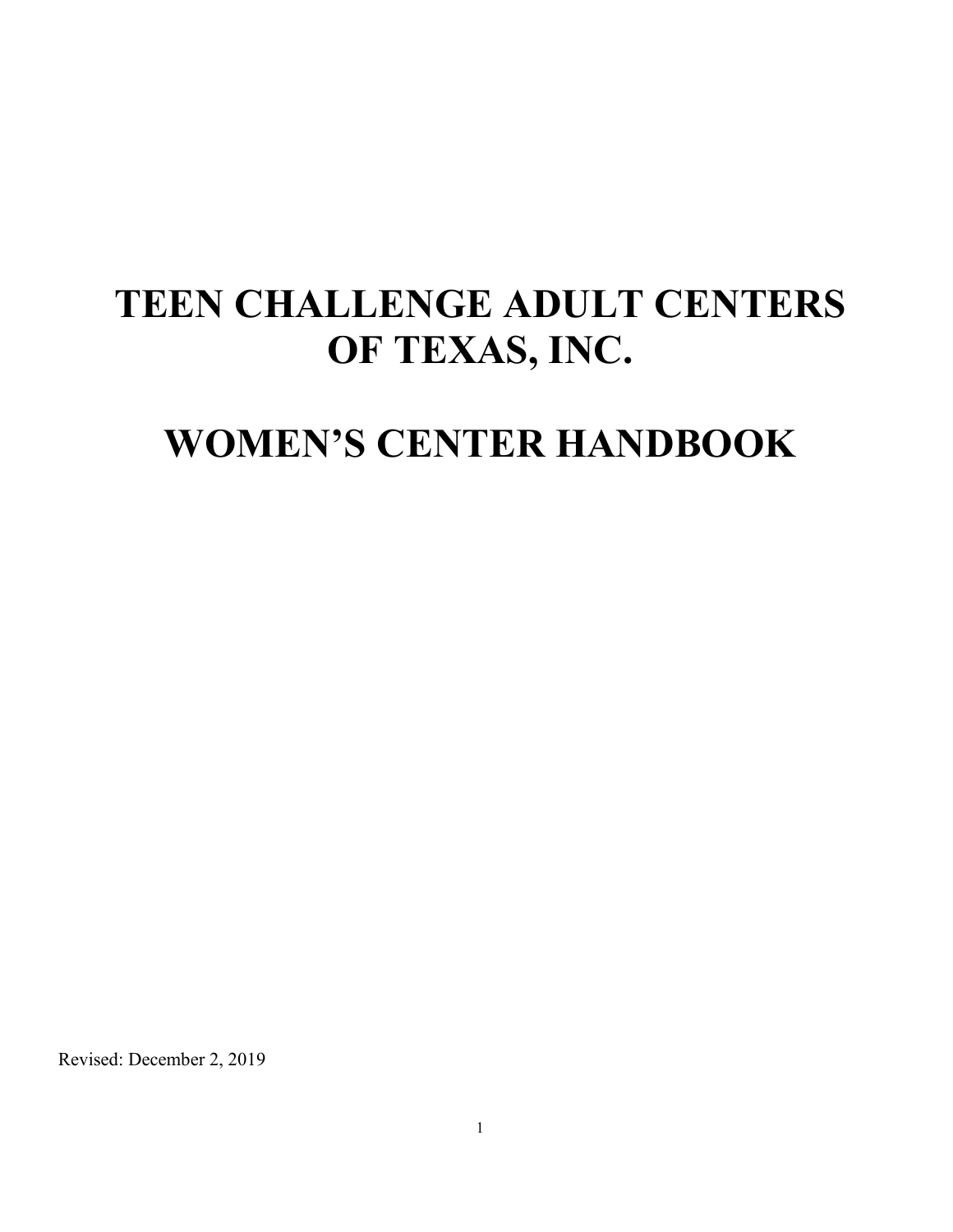#### **TABLE OF CONTENTS**

| SPIRITUAL EMPHASIS GUIDELINES    |  |
|----------------------------------|--|
|                                  |  |
|                                  |  |
|                                  |  |
|                                  |  |
|                                  |  |
|                                  |  |
| <b>BEHAVIORAL GUIDELINES</b>     |  |
|                                  |  |
|                                  |  |
|                                  |  |
| <b>COMMUNICATIONS GUIDELINES</b> |  |
|                                  |  |
|                                  |  |
|                                  |  |
|                                  |  |
|                                  |  |
|                                  |  |
|                                  |  |
|                                  |  |
|                                  |  |
|                                  |  |
| <b>EDUCATIONAL GUIDELINES</b>    |  |
|                                  |  |
|                                  |  |
|                                  |  |
|                                  |  |
|                                  |  |
|                                  |  |
|                                  |  |
|                                  |  |
|                                  |  |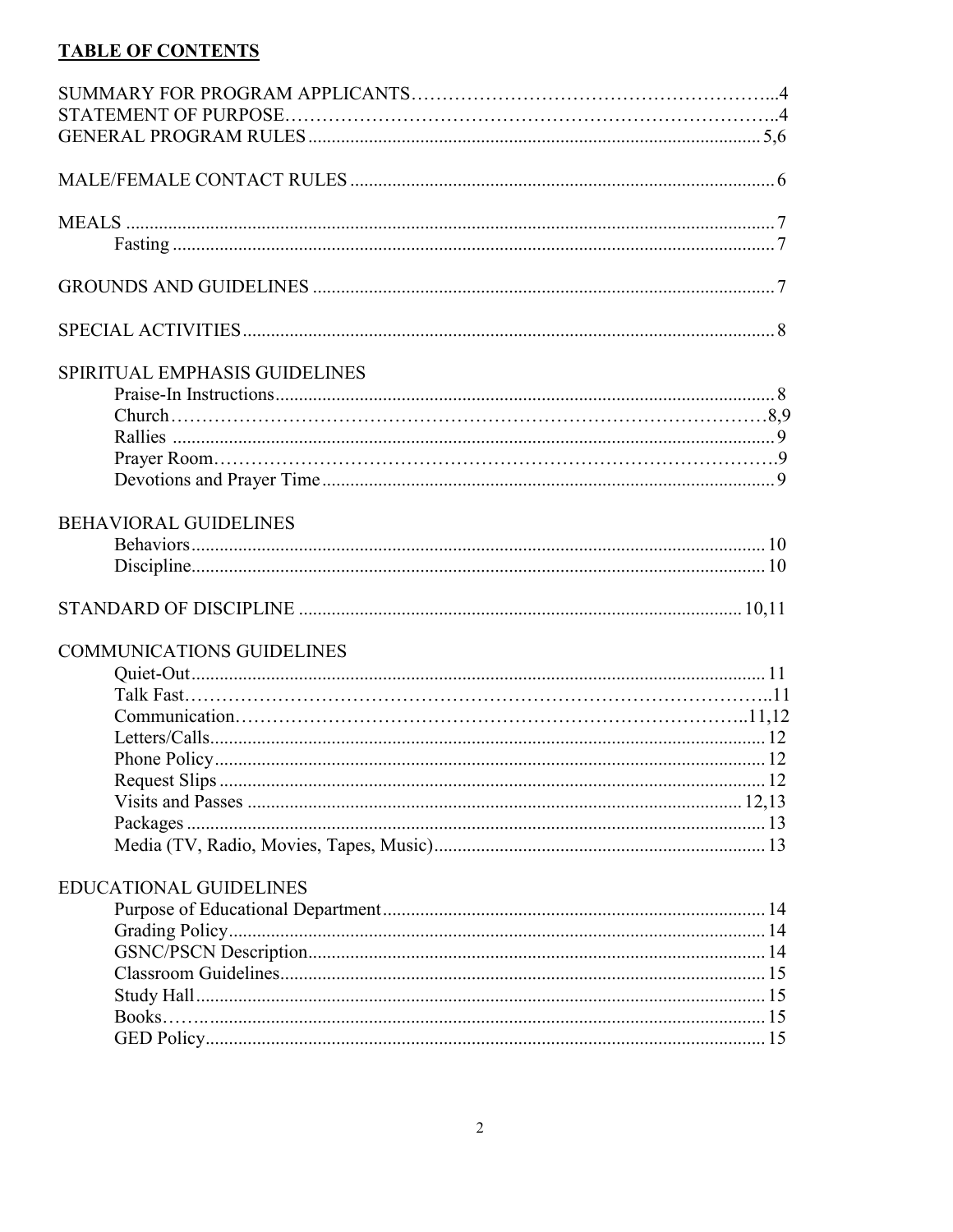| <b>VOCATIONAL GUIDELINES</b> |  |
|------------------------------|--|
|                              |  |
|                              |  |
|                              |  |
| <b>DIETARY GUIDELINES</b>    |  |
|                              |  |
|                              |  |
|                              |  |
|                              |  |
| <b>ROOM GUIDELINES</b>       |  |
|                              |  |
| MODESTY GUIDELINES           |  |
|                              |  |
| PERSONAL HYGIENE GUIDELINES  |  |
|                              |  |
|                              |  |
|                              |  |
|                              |  |
|                              |  |
|                              |  |
|                              |  |
| RECREATIONAL GUIDELINE       |  |
|                              |  |
|                              |  |
|                              |  |
|                              |  |
|                              |  |
|                              |  |
|                              |  |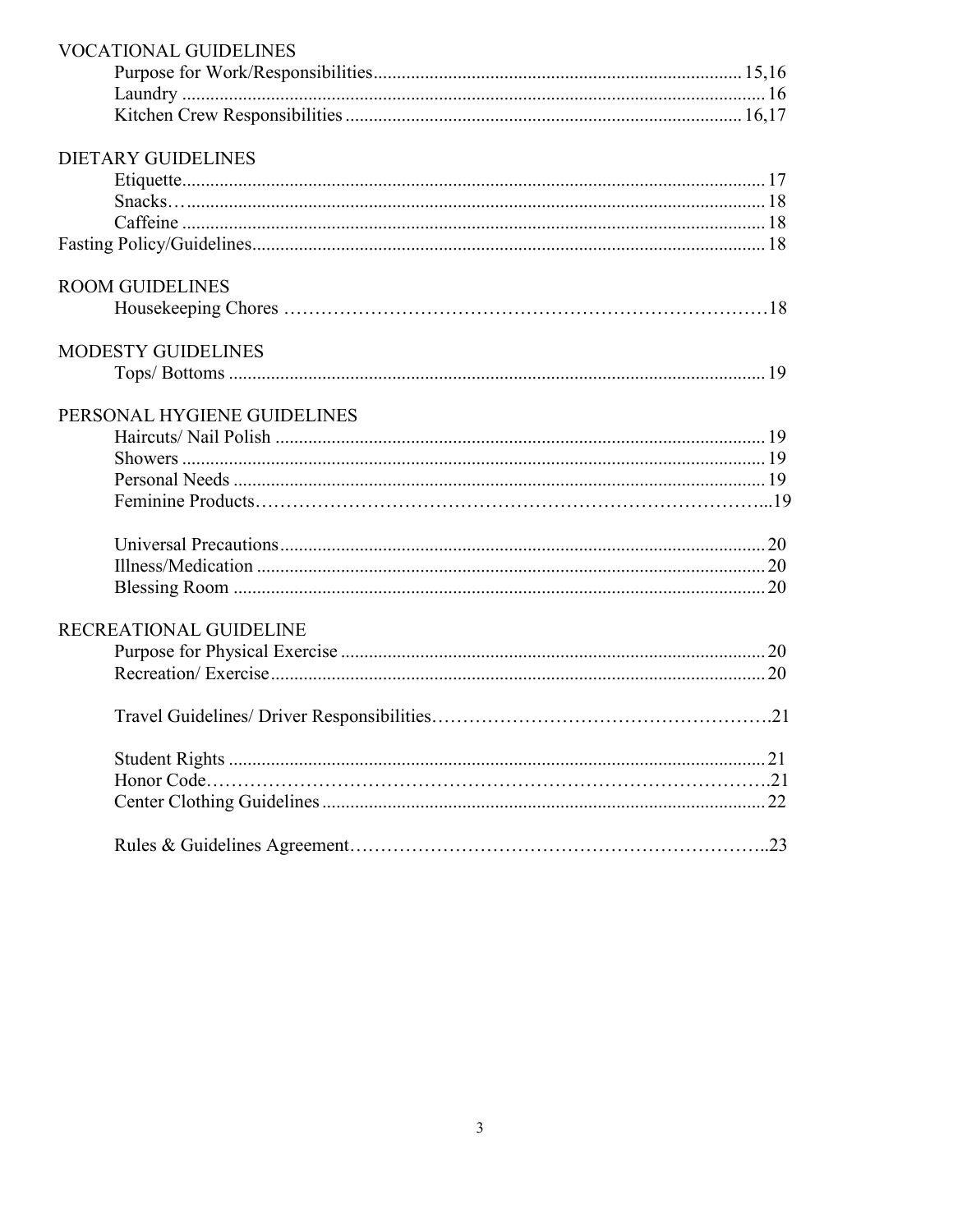#### **SUMMARY FOR PROGRAM APPLICANTS:**

The Teen Challenge staff is very pleased to hear you have recognized that your life is in need of a change. We are honored that you are considering the Teen Challenge program as a means to help you change. Today there are many people like you who are living productive lives as a result of choosing Teen Challenge and fulfilling their commitment to complete the program. It is our desire that you fully understand the Teen Challenge program prior to enrollment so you will be sure you are entering the right program. Teen Challenge is based upon the fact that man's basic need is a relationship with God through Jesus. People use drugs and alcohol in an attempt to fill the void in their lives that only Jesus can fill. When Jesus is genuinely received as Lord and Savior, a person's life will radically change. Jesus Christ is not just interested in whether or not you go to church or "have said a prayer", He must be Lord of all your life. In fact, He will deal with your attitude and the motives of your heart if you allow Him to.

Therefore, Teen Challenge is not a laid back, glorified drop-in center. It is a type of spiritual boot camp for people that want to be free from life-controlling habits and become alive in God. It will not be easy; in fact, completing Teen Challenge will probably be the toughest thing you have ever done in your life. Teen Challenge is governed by love - tough love. It is not always easy, soft love. At times this love is demonstrated by staff members confronting you with things you do not want to hear. They are willing to risk temporary rejection because it is ultimately for your good and God's glory. Their goal is not to pacify you or try to make you happy, but rather teach you how to live and walk with God. The Bible teaches that a joyful, blessed life is a byproduct of a right relationship with God.

Upon entering Teen Challenge you will soon discover it is not the perfect place nor is it full of perfect easy to get along with people. Potentially the Women's Center can have 24 students in the program. Most of these women have many problems, bad habits and defense mechanisms as you do. However, it is a place that God definitely uses to develop interpersonal skills and to grow you in patience and love.

#### **STATEMENT OF PURPOSE:**

Teen Challenge ministry is designed to create the best possible environment for positive Christian growth. Teen Challenge is much like a greenhouse. As a greenhouse provides the best environment for proper plant growth such as light, nutrients, water, and protection from the elements, so Teen Challenge provides the best environment for Christian growth. Our Christian "greenhouse" has a Christ-centered environment. God is our "light". His word is our "water" and the rules and structure of the program are the "nutrition".

Up to this point in your life, you have been taught only to "survive" regardless of which "rules" are broken. Rules, regulations, and boundaries are vital in order for real freedom to exist. For example: we love the freedom of owning and driving our own car, but how "free" would we be without traffic lights, stop signs, and traffic laws. We would not be "free". We would be dead. Within proper God given boundaries, individuals are free to grow, live, mature, and enjoy life. Discipline, therefore, involves teaching a person to recognize and respect God given boundaries.

The purpose of discipline is to teach. Proper discipline is training that corrects and molds. Our broad understanding of discipline must include positive direction and leadership, corrective action, valid rules and standards, and personal affirmation. Discipline shows the correct path to follow, guidelines, until you are able to walk the path alone. The rules and policies of the program are designed to help you develop self-discipline.

Discipline also involves acknowledging, understanding, and striving for the right standards and goals. Standards are the measurement of life. They are the measurement of what is good, healthy, productive, superior, and important. We must move in that direction avoiding the bad, unhealthy, inferior, and unimportant. The proper goals motivate us to keep moving in the right direction. What is your motivation to grow and change? What are your goals and standards? What should they be?

These are some goals and standards that are basic to Christian growth, which you should be willing

to set for yourself in the days ahead:

- 1. Full commitment to Jesus Christ
- 2. Dependability -- punctual, reliable, and keeping your word
- 3. Neatness -- cleanliness and good personal hygiene
- 4. Initiative -- self-starter, alert, no waiting to be told
- 5. Cooperation -- working together with people and being helpful
- 6. Perseverance -- no longer a quitter, determined to succeed
- 7. Quality work -- physical labor and educational studies
- 8. Mental alertness -- disciplined thought life
- 9. Physical development -- proper exercise, rest, and nourishment
- 10. Responsibility -- own up to your actions and accept their consequences
- 11. Friendship -- showing love and concern for others
- 12. Teachable -- open willing reception of instruction and correction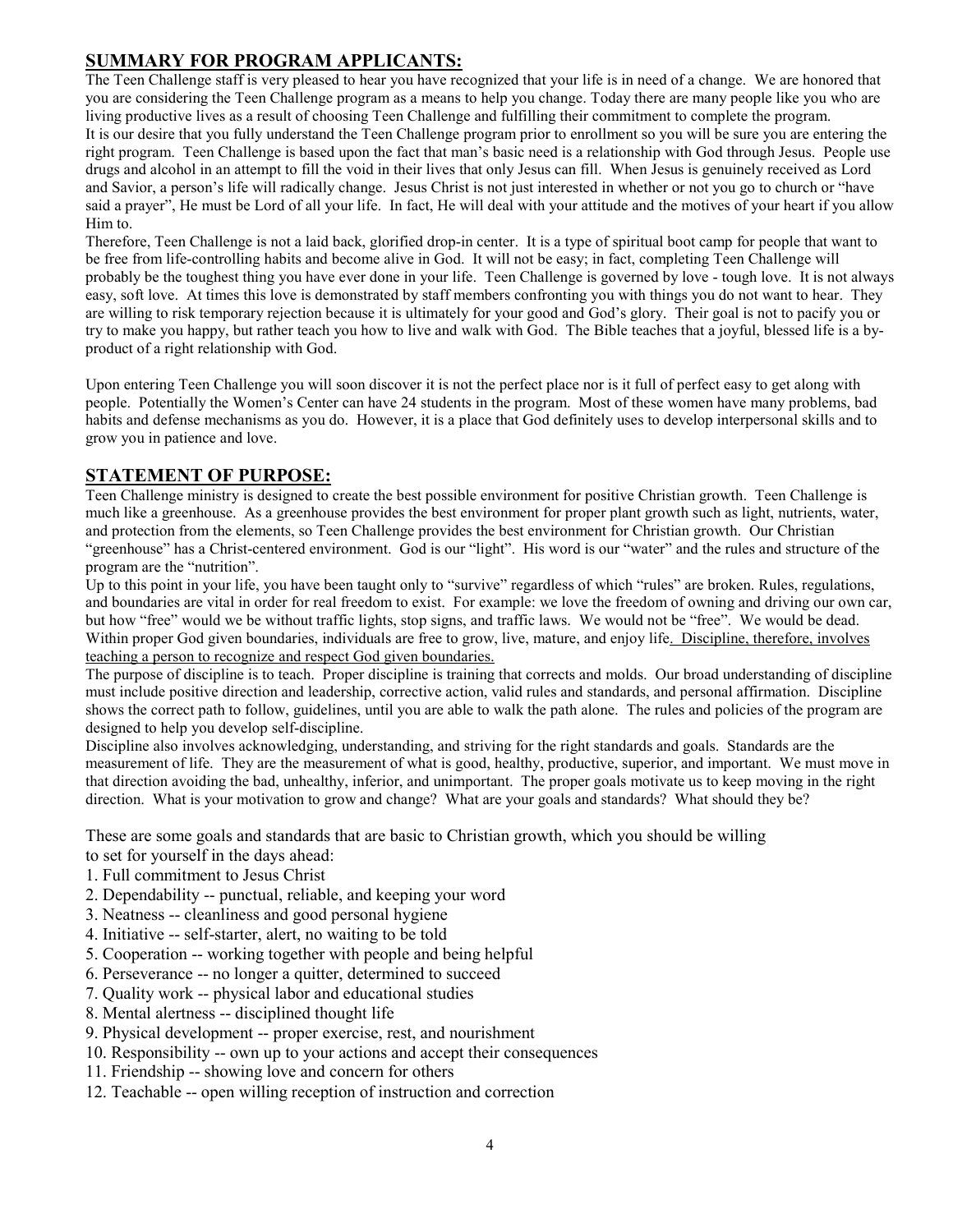# **GENERAL PROGRAM RULES**

- 1. I agree to show respect to all staff members, interns and volunteers.
- 2. I understand that Teen Challenge is not responsible for any expenses that are incurred by myself while I am in the program, i.e. doctor, dental, toiletries, medicine, clothing, etc.
- 3. I agree that I am required to participate in all group activities (working, classes, recreation; what is on schedule) only exception to this is if I have provided a medical documentation from a doctor saying that I am incapable of participating due to physical health.
- 4. I agree the following are off limits:
	- a. The offices, the kitchen or anything in the kitchen (refrigerators, cabinets, etc.) \*
	- b. Staff bathrooms, other students rooms, overnight room, blessings shed, laundry room (unless permission given by staff).\*
	- c. Administrative building.

\***Exceptions**: Staff/volunteer on duty is present or personal work duties.

- 5. I agree not to enter and "hang out" in another student's room for any reason including standing in doorways and sitting in hallway. I may ask them to come out and join me in a visiting area. I understand that all students involved will be held accountable.
- 6. I agree when "load up" is announced I have 2 minutes to be in the van.
- 7. I agree not to make sexual advances, hold hands for extended periods of time, lap sit or engage in any other inappropriate body contact behavior. Massages are not permitted unless special permission is given by staff for serious situations.
- 8. I agree to keep my feet off the furniture. I agree not to lie down on the furniture.
- 9. I agree that there is to be NO borrowing/ lending whatsoever.
- 10. I agree I will not pass gas or burp out loud when others are present, I will learn to practice good manners (etiquette).
- 11. I agree not to lie down or sleep until free time; which is after "Snack Call" Monday Friday. (Exception: Kitchen crew)
- 12. I agree to be out of bed no later than five minutes after wake-up time.
- 13. I agree to keep Women Center windows shut and locked at all times.
- 14. I agree to the house economy rules:
	- a) The last one out of a room, closet or bathroom **must** turn off the lights and fans.
	- b) Keep house doors shut (and locked when leaving the WC).
	- c) The thermostat is **OFF LIMITS**. Set at 72 in summer, 72 in winter. (only staff may adjust)
	- d) Report maintenance problems to the "Maintenance Clerk" for repair immediately. (See backboard for job descriptions.)
- 15. I agree "Light's out" as shown on schedule means: Room lights off and **no** talking.
- 16. I agree to not lean my chair back on two legs.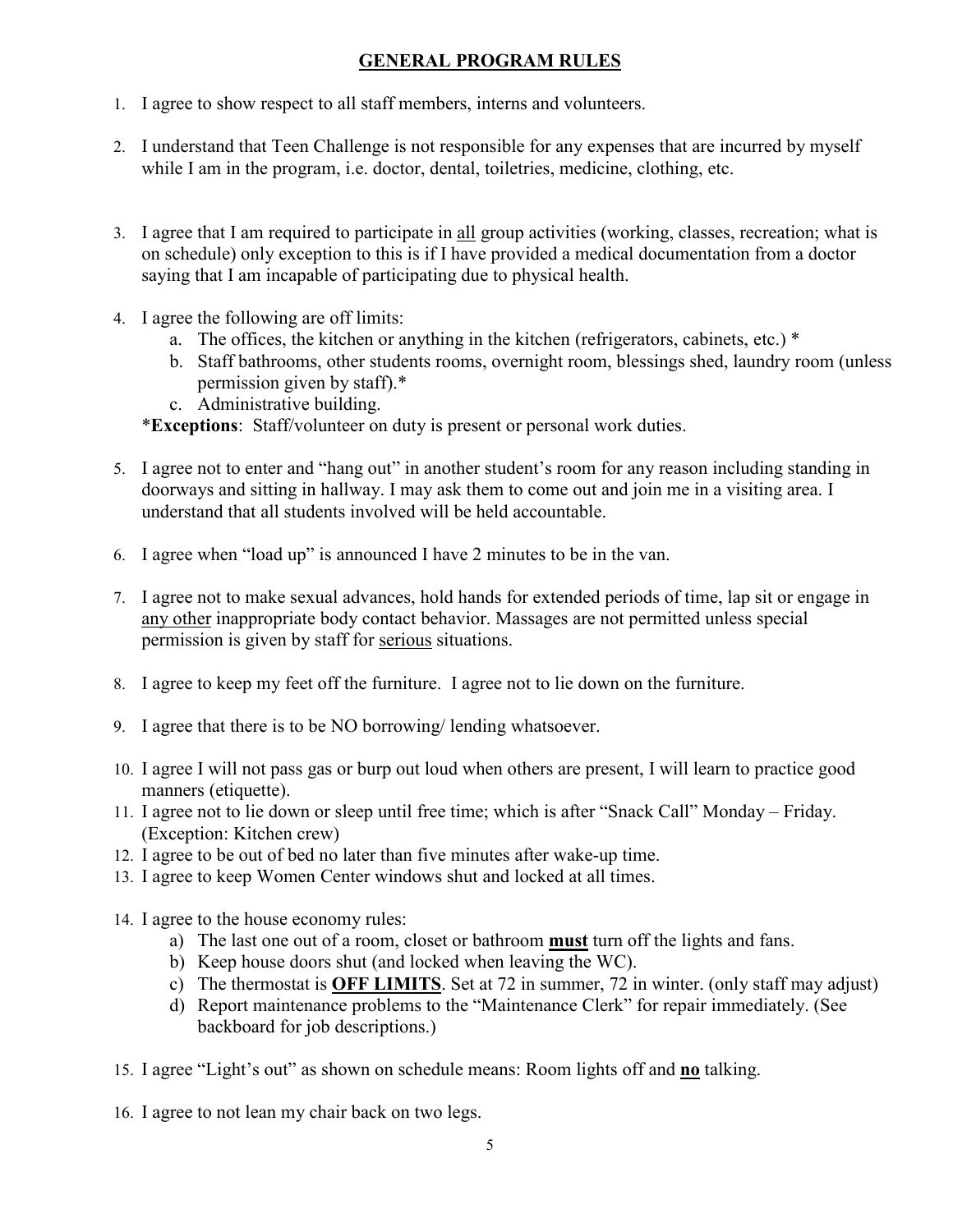- 17. I agree to not have more clothes than allowed according to the **Clothing Guidelines**. No clothes or items are to be brought in without first having been cleared by staff during work hours.
- 18. I agree to not possess and/or use cigarettes, drugs, alcohol, tobacco, secular CDs/radio or any nonedifying materials while I am in the program.
- 19. I agree to not use bad language or profanity.
- 20. I agree not to talk during chapels, class (except when the teacher permits), study hall, church services, and devotion/prayer times.
- 21. I agree the following are prohibited in student's rooms: Food, drinks (except water), Medications (prescriptions/ over the counter). All vitamins must be sealed in container when checked-in by staff and must be stored in original container only.
- 22. I agree any request for a refund of Student Funds must be submitted in writing to the Student Fund Account Manager within 30 days of leaving the program. I understand that any money left more than 30 days will be considered a donation.
- 23. I agree that if I leave, get suspended, or dismissed from the program and choose to leave my belongings at Teen Challenge it will be held here for 48 hours. I agree after 48 hours, any personal property remaining on the premises will be donated to a charitable organization or individual in need.

Male/Female Contact Rules:

- 1. I agree when a male and female student enters a hallway, the female student must pass through first. No male and female students are to be alone in any locations at any time.
- 2. I agree I will not have extended eye contact with a male student.
- **3.** I agree I will keep an arm's length distance between a male student and myself.
- 4. I agree I will not have any type of relationship between a male student and myself.
- 5. I agree I may be in the same room with a male student **ONLY** when a staff member is present.
- 6. I agree if staff senses me flirting or purposely trying to initiate a relationship with someone of the opposite gender, including male staff, I **will be** confronted and disciplined. If I am struggling with a particular area concerning a relationship etc., I will discuss it with my counselor.
- 7. I agree there is to be **NO** talking with a male student! No passing notes. No communication whatsoever. **NOTE:** Those who do not follow these rules will be subject to suspension or dismissal!
- 8. I agree I may not associate with anyone of the opposite sex alone outside of Teen Challenge. Should a male approach me, there is a 30 second rule. I will excuse myself by explaining that I am not allowed to socialize with the opposite gender. Please do not be rude. The only exception is married couples when staff permits or Teen Challenge Staff (excluding male interns). \*zero tolerance-lead to dismissal: 30 day dismissal/extra 30 days added on to time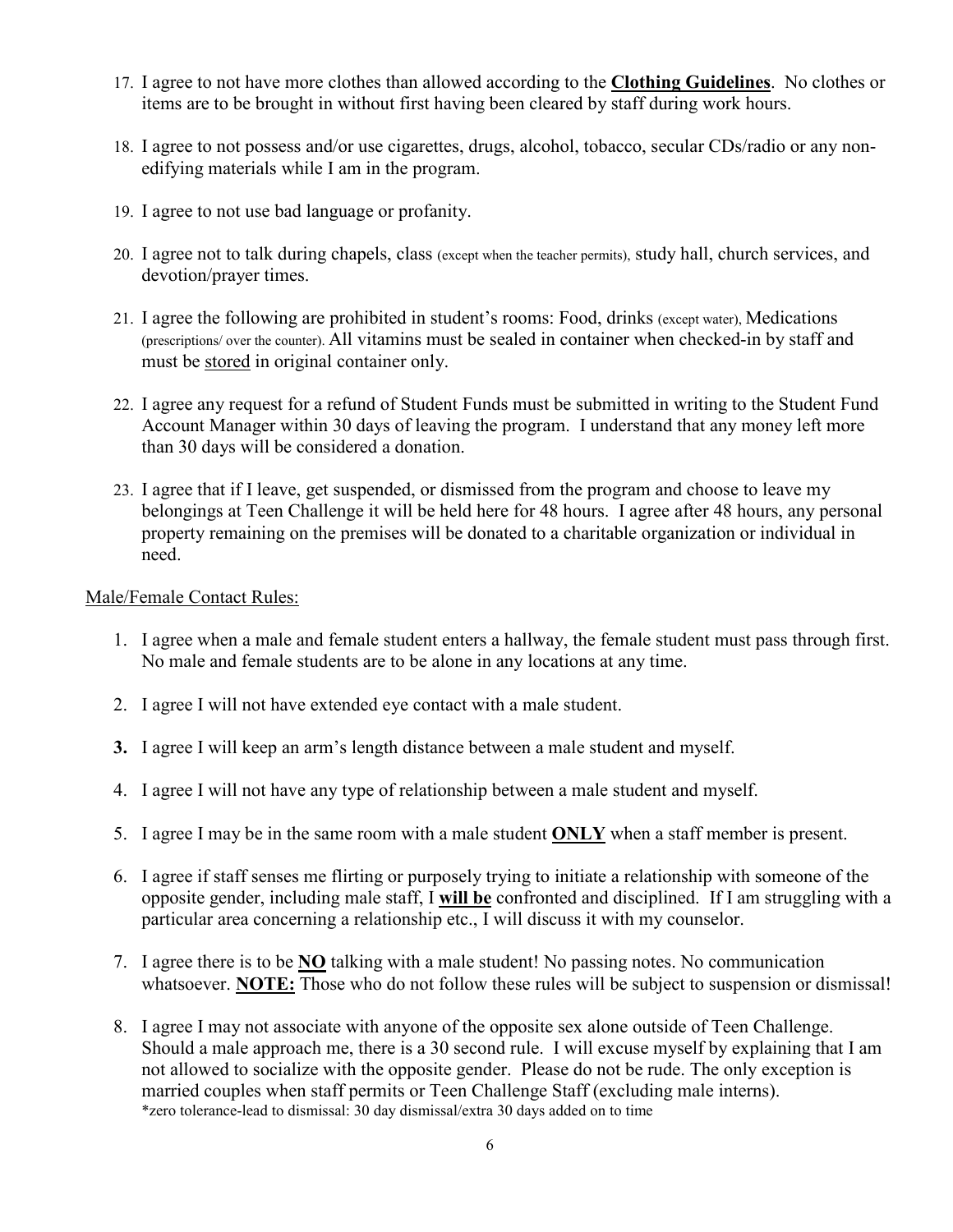#### **Meals**

- 1. I agree during meals that the order of the serving line will be: kitchen crew, guests, families, and staff (at their discretion). Out of courtesy for new students for the first week they will be at the front of the line. I agree to eat everything in moderation.
- 2. I agree when returning dishes to throw away any non-perishable trash (i.e. napkins, wrappers…) and place the dishes in the serving window after meals.
- 3. I agree in order to keep germs or sicknesses from spreading I will not share my food with anyone, I will either eat the food on my plate or throw it away.
- 4. I agree that there is to be no special diets and no complaining about the food.

#### Fasting

- Fasting is permitted ONLY with permission from the Program Director.
- I agree I will study the facets of various types of fasting and its benefits to my spiritual growth. As I proceed through the program I will apply fasting to my discipline as a child of God as staff gives permission. I understand staff may assign me a book to read explaining about fasting before my request will be approved.
- I agree that if I have had an eating disorder that my request may be denied for my health's safety.

# **GROUNDS GUIDELINES**

- 1. I agree not to go outside of the house, in laundry room, patio, kitchen, prayer room, or re-entry / intern's rooms, gym or offices without the permission of staff or volunteer on duty and the staff's knowledge of my whereabouts.
- 2. I agree to these procedures for going outside:
	- Check the time to see if this privilege is permitted, if so, inform staff on duty.
	- Must be accompanied by another student if student is under 2 weeks from entry.
		- $\triangleright$  Outside boundaries:
	- Women's Center and track in front of center.
	- NO sunbathing in the front, only in backyard (with towels, not bedspreads).
	- Must be inside at sunset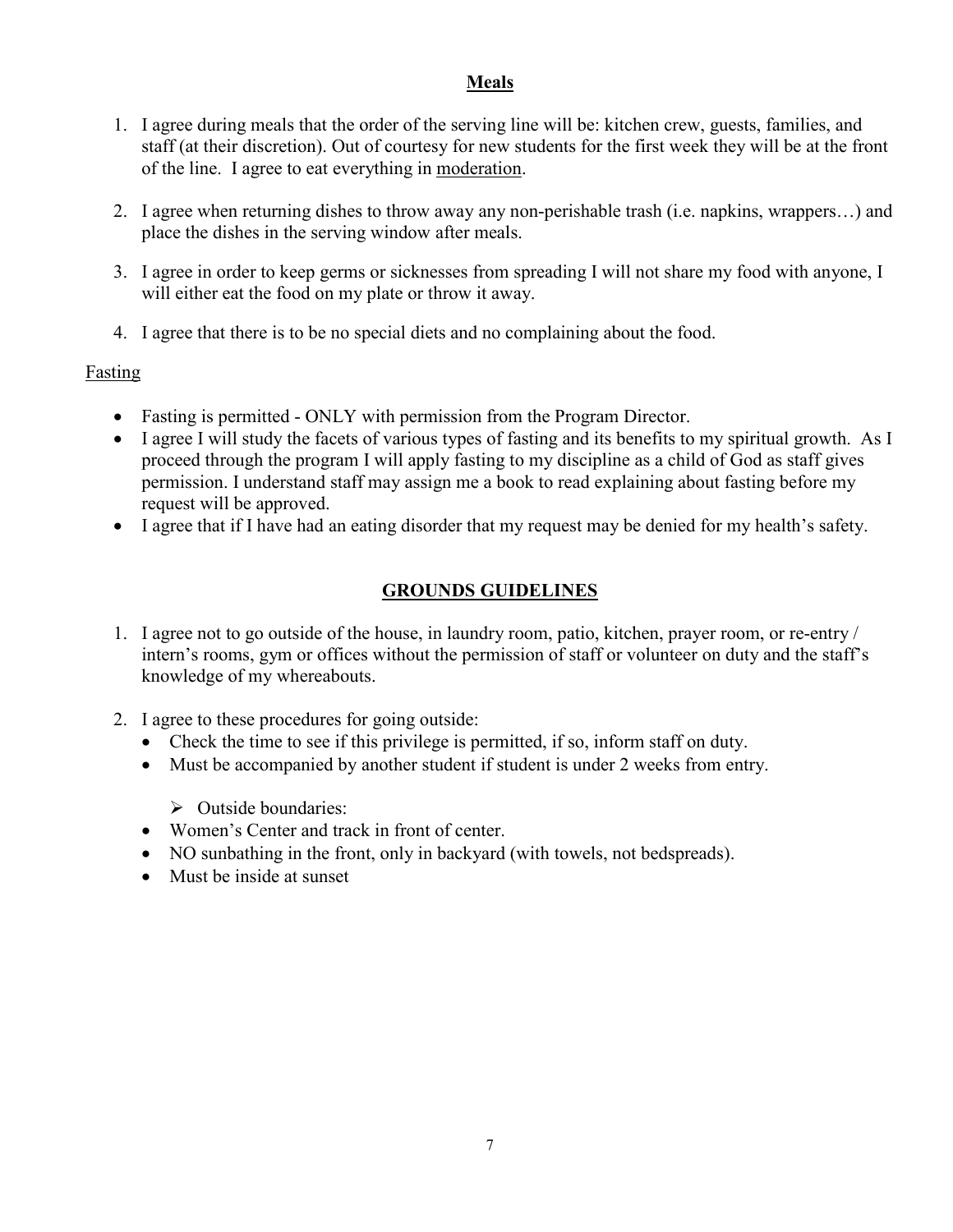# **SPECIAL ACTIVITIES GUIDELINES**

- 1. I agree to participate in special group activities; either the whole group goes, or the whole group stays. (The exception, in some cases, is where there is a matter of discipline or sickness.)
- 2. I agree on any "Group Activity", where we will be going out to different places away from the center (concerts, picnics, special events, etc.) I will stay with the group.
- 3. I agree that during choir practices, everyone will be on a mandatory Quiet Out. Should I have a question pertaining to the practice I will raise my hand in submission to the authority provided (Choir Director, staff or student intern).
- 4. I agree I will not criticize nor complain. I will not have a bad attitude nor be lazy. I understand that this is just as important as the other parts of the program.
- 5. I agree to the following bathroom rules during these activities:
	- Must go before and after church/event services unless it is an emergency and permission is given by staff/intern in charge in which case you will be accompanied by an intern.

# **SPIRITUAL EMPHASIS GUIDELINES**

#### Praise In Instructions

- 1. I agree to be seated according to the Student Seating Chart. Female students will sit directly to the left and in back pews as you walk in the chapel. If I have visitors we will sit in front of the Women's Center students.
- 2. I will use the restroom before I leave the Women's Center (not during service times).
- 3. I agree that I have 2 minutes to be in the van after *Praise In* is dismissed.

#### Church

- 1. I agree I must maintain an attitude of prayer at all times.
- 2. I agree I must use my Sermon Notebook and take notes at each church service.
- 3. I agree I must obtain staff or volunteer permission for emergency bathroom issues only. I will use the restroom before I leave the Women's Center. In an emergency where a bathroom break is needed, I will wait until I get my leader's attention. **I must have accountability to go to the restroom** and I will not use restrooms to primp.
- 4. I agree invitations to visit the Teen Challenge Center are to be communicated by the staff or the Program Director. I am not permitted to invite people. However, I may request the staff to invite church members to the center for lunch or activities.
- 5. I agree I must not ask for nor receive the following from anyone including church members: addresses, phone numbers and money. I agree to direct them to intern/ staff on duty.
- 6. I agree that following the service, the group will remain in the sanctuary until the staff/ intern indicates leaving. This is an opportunity for the church members to greet the students. I agree we have three minutes to get in the van.
- 7. I agree I am not to fill out visitor cards or take any literature from a church without permission from intern on duty. I will sit with the group in the church service wherever staff/ intern designates.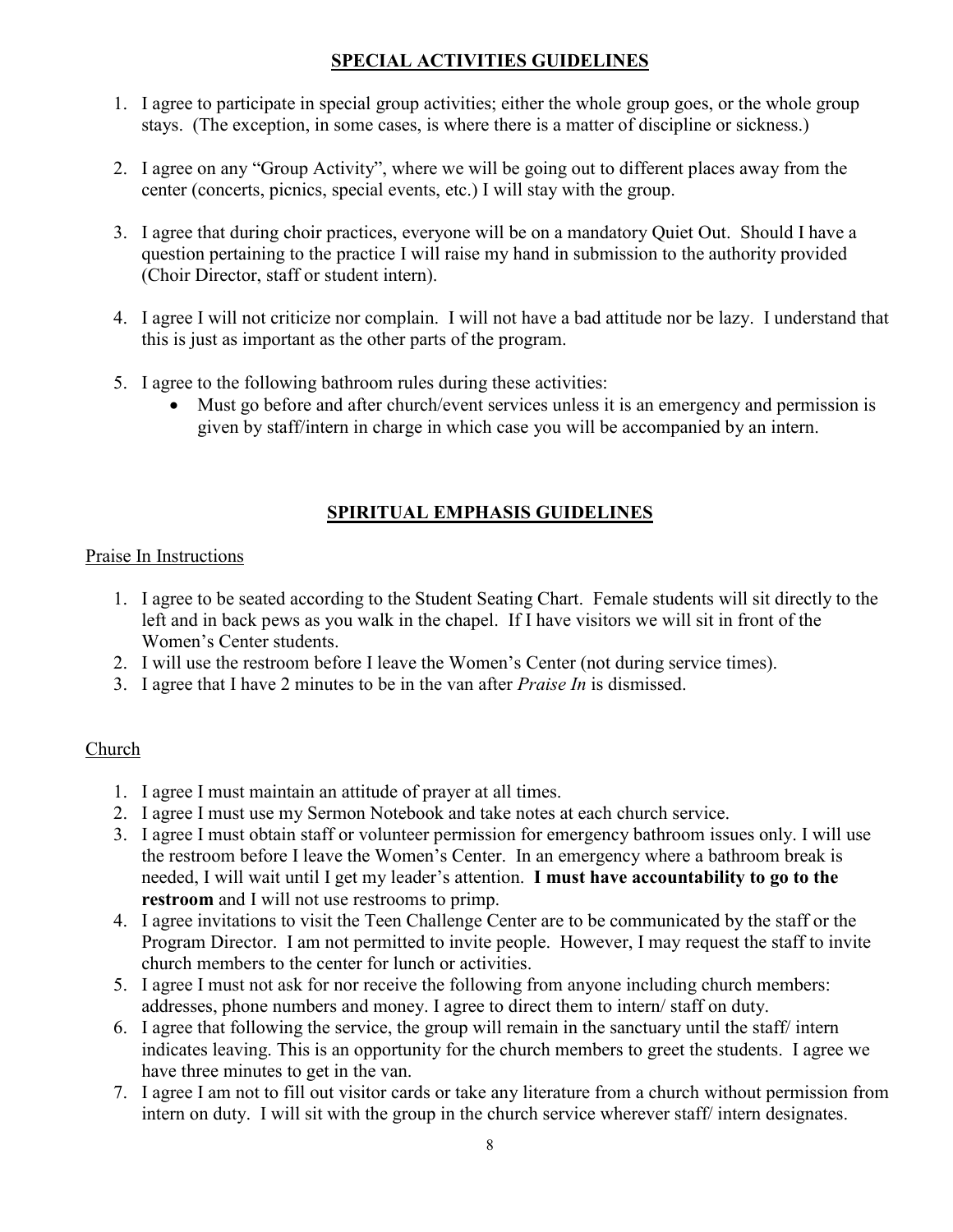- 8. I agree Female students will sit behind and away from male students when attending the same church service.
- 9. I agree we will not leave the church until everyone is accounted for (intern/drivers responsibility).

Rallies – A Rally is an event during which we introduce a church to Teen Challenge. Teen Challenge students sing along with a band or CD tracks and give their testimonies of how God has changed their lives since coming to Teen Challenge.

- 1. I agree we stand on stage for a period of time as well as sing and give testimony. The testimonies are to be kept to  $3 - 5$  minutes. Each testimony must give at least one scripture example that relates to their life.
- 2. I agree I must have an attitude of prayer at all times.
- 3. I agree while on stage I must try to **smile** and refrain from talking and/or laughing. I will not embarrass myself by adjusting bra straps, underwear, or picking my nose. I will conduct myself in a respectful, lady-like manner while in public or in the Women's Center.
- 4. I agree I must be prepared to sing and/or testify. Murmuring and complaining are not allowed.
- 5. I agree I may be assigned a duty "selling crosses." I may be handling money and I will not steal from Teen Challenge. God is watching. I will turn in all monies to staff before loading into the van upon departure.
- 6. I agree it is my responsibility to load, unload, and reorganize crosses when running low.
- 7. I agree in an emergency where a bathroom break is needed, I will wait until I get my leader's attention in which case I will have accountability to go to the restroom. I will not use the restrooms to primp. All must go before church service or after only. Notify staff/intern in charge.
- 8. I agree we will not leave the church until everyone is accounted for (drivers/interns).

#### Prayer Room

- Prayer is very important to your spiritual growth. The prayer room is a mandatory quiet room solely set aside for prayer (exception – counseling or specific assignments from staff i.e. DVD chapels etc.…). Be encouraged to take full advantage of this room.
- There is to be **NO** visiting/ chatting in the prayer room whatsoever!
- Prayer room door is to be unlocked every morning after wake-up and locked every night before lights out by the intern/ volunteer on duty.
- The prayer room door is to stay OPEN when multiple students are in there at the same time.
- Be mindful of the prayer room. If you are aware that it is in use refrain from visiting/ chatting in that end room and the dining area.
- The prayer room is to stay UNLOCKED at ALL times when in use.
- Try to be mindful to let staff, intern or volunteer on duty know when you will be using the prayer room.

#### Student Devotions / Prayer Time

• Included in my schedule every day is a time for prayer/quiet time. I agree I will read the Bible and write down what God is showing me during my study and how I may apply it to my life. I will not do homework, write-letters, work on discipline or work on anything other than prayer and devotion during this time.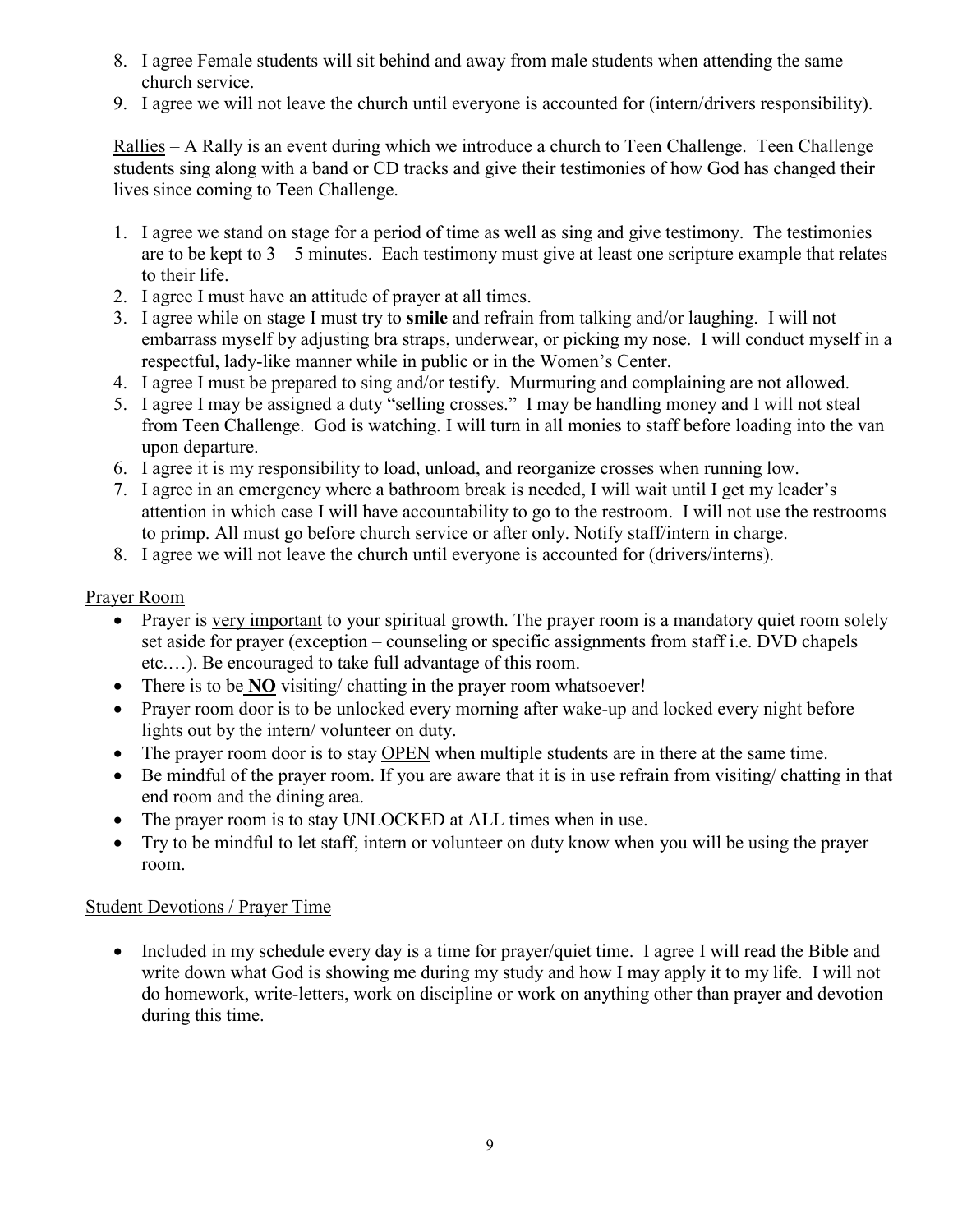# **BEHAVIORAL GUIDELINES**

#### **Behaviors**

- 1. I agree to assume personal responsibility for my own attitude and behavior at all times. I understand that what my authority deems incorrect behavior will be confronted and it will be disciplined if necessary. I will agree to the disciplinary action with an improved attitude.
- 2. I will not go to another staff/volunteer or intern if one has already told me "NO." I will not play one in opposition against another. I will not redirect a similar question in order to get the answer I desire. (This is considered staff shopping.)
- 3. I agree not to sleep in classes, church, devotions, prayer, chapels, or any group activity. I understand I can only sleep during free time.
- 4. I agree NOT to pass notes in classes, church, devotions, prayer, chapels, or any group activity.
- 5. I agree I am not to talk to or communicate with any male students while I am in the program for any reason.

#### Discipline

Understand that if the guidelines are violated there will be consequences for your actions. These guidelines are for your benefit to help bring structure and responsibility to your life.

#### *STANDARDS OF DISCIPLINE*

I understand that the disciplinary actions concerning different situations I face may include and are not limited to the following.

Tongue Discipline: "Quiet Out" - The student is not allowed to have any personal conversations with another student, (i.e., gestures, verbalizations and written communication). Phone privileges are revoked. Only conversation regarding a job duty and conversation with staff members - concerning personal studies are allowed.

Academic Discipline: The student receives limited privileges until all academic requirements are completed, including additional work and/or table-discipline\* as determined by the staff. All free time must be spent completing academic discipline.

\*Table Discipline - The student is required to complete assigned studies or task, in a designated area. The student is not to communicate while on table discipline. All free time must be spent completing table discipline.

Scripture Discipline: The student must complete assigned scripture verses in a designated area. All free time must be spent completing discipline.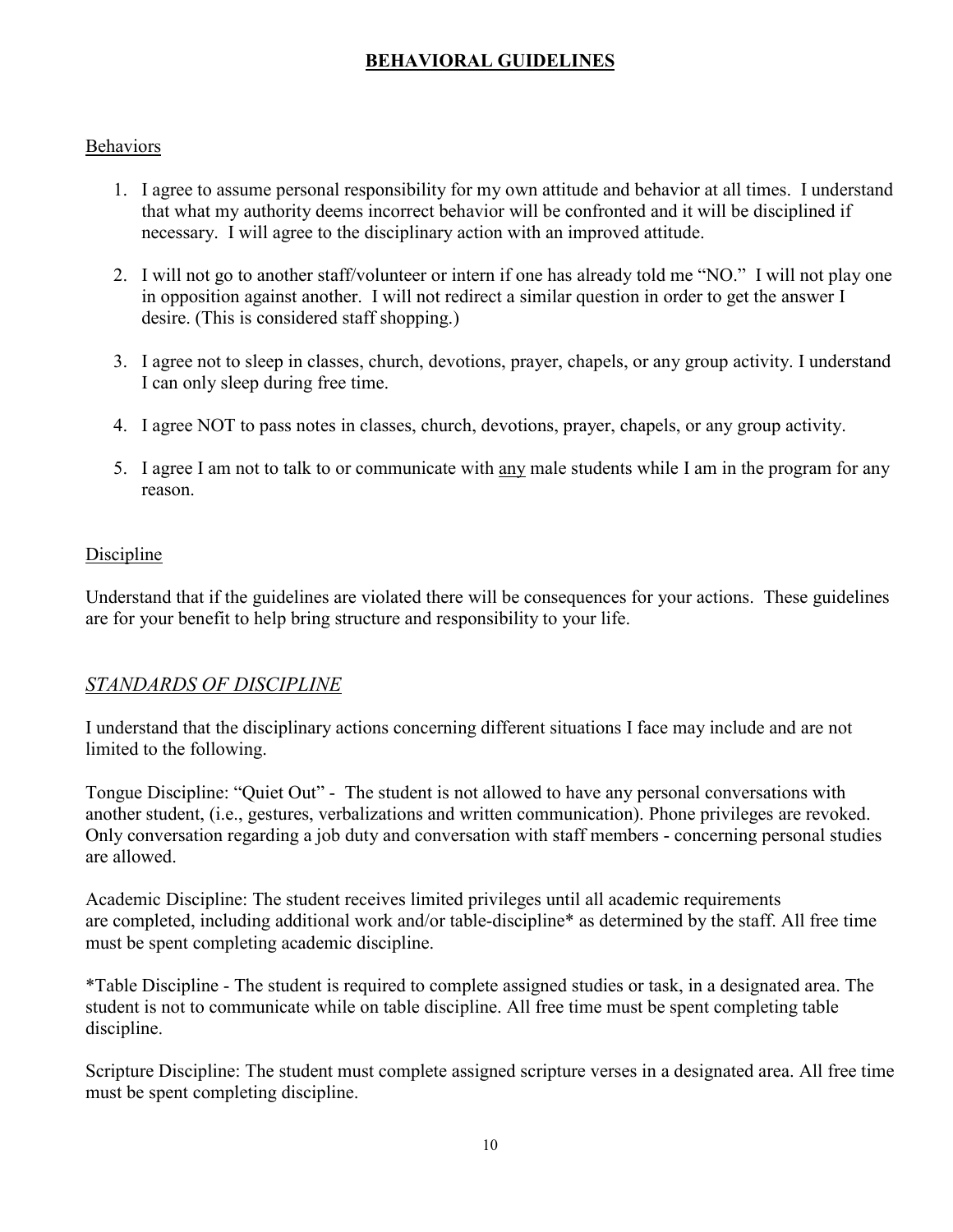Work Discipline: The student must complete work assignments when not engaged in another job or scheduled activity. All free time must be spent completing work discipline.

Probation: The student receives no privileges, (i.e., loss of phone calls, passes, recreation activities, special events and ministry opportunities). All free time must be spent completing assigned discipline. Any additional infraction of the rules will result in dismissal from the program.

Dismissal: The student loses all residential provision and must pack all personal belongings and will receive alternative storage and sleeping accommodations.

All discipline is subject to the Program Director and Disciplinarian's discretion.

#### **COMMUNICATIONS GUIDELINES**

#### Quiet-Out

- 1. I agree that while on *Quiet Out* discipline I will only communicate with Staff and only that which is necessary. The only exceptions to this rule may be during class (as Teacher permits), church cleaning and work duties (only what relates to my specific work information). I understand that if the rules for *Quiet Out* are not followed a possible extension will be given on the duration.
- 2. I agree not to be loud or boisterous. I understand I am not allowed to talk during study hall, chapel, devotions or prayer.
- 3. Vans: If noise is not cut down to a minimum in the van then a mandatory quiet out will be implemented.

#### Talk Fast

From time to time, I may choose to participate in a voluntary talk fast or I may be assigned to one by my leadership. I agree I will focus on God and myself, allowing Him to prove Himself to me and show me areas in which I have grown or need further growth in my walk with Him. I will wear a designated wrist band, vest or scarf to distinguish that I am on a "talk fast" and I will not talk with students or staff (except that which is absolutely necessary or for work duties). A "talk fast" can be a great tool that can help me draw closer to God and increase my ability to hear Him.

#### Communication:

- 1. I agree to socialize only in the living room, dining room, track, education room and patio in back yard and ONLY DURING FREE TIME.
- 2. I agree not to talk about my past life, but will focus instead on building a new lifestyle for the present and the future. "Past life" means one's street life, drugs, sex, past boyfriends, relationships, "war stories," how "bad" one was, etc.
- 3. I agree not to listen-to, sing, hum, or whistle secular songs while I am in the program. (Eph. 4:29-30, Eph. 5:19-21) This is a time to be set apart and allow God to renew your mind. (Rom. 12:2)
- 4. I agree not to complain nor grumble about the program or staff/volunteers with other students, at anytime; including on phone calls. **Dissension will not be tolerated!** Use the grievance procedure.
- 5. I agree not to call other students nicknames, unless it is respectful and the person is positively ok with it.
- 6. I agree to conduct myself as well-mannered in all occasions.
- 7. I agree not to play non-Christian music on the instruments and I agree I may only play instruments during free time.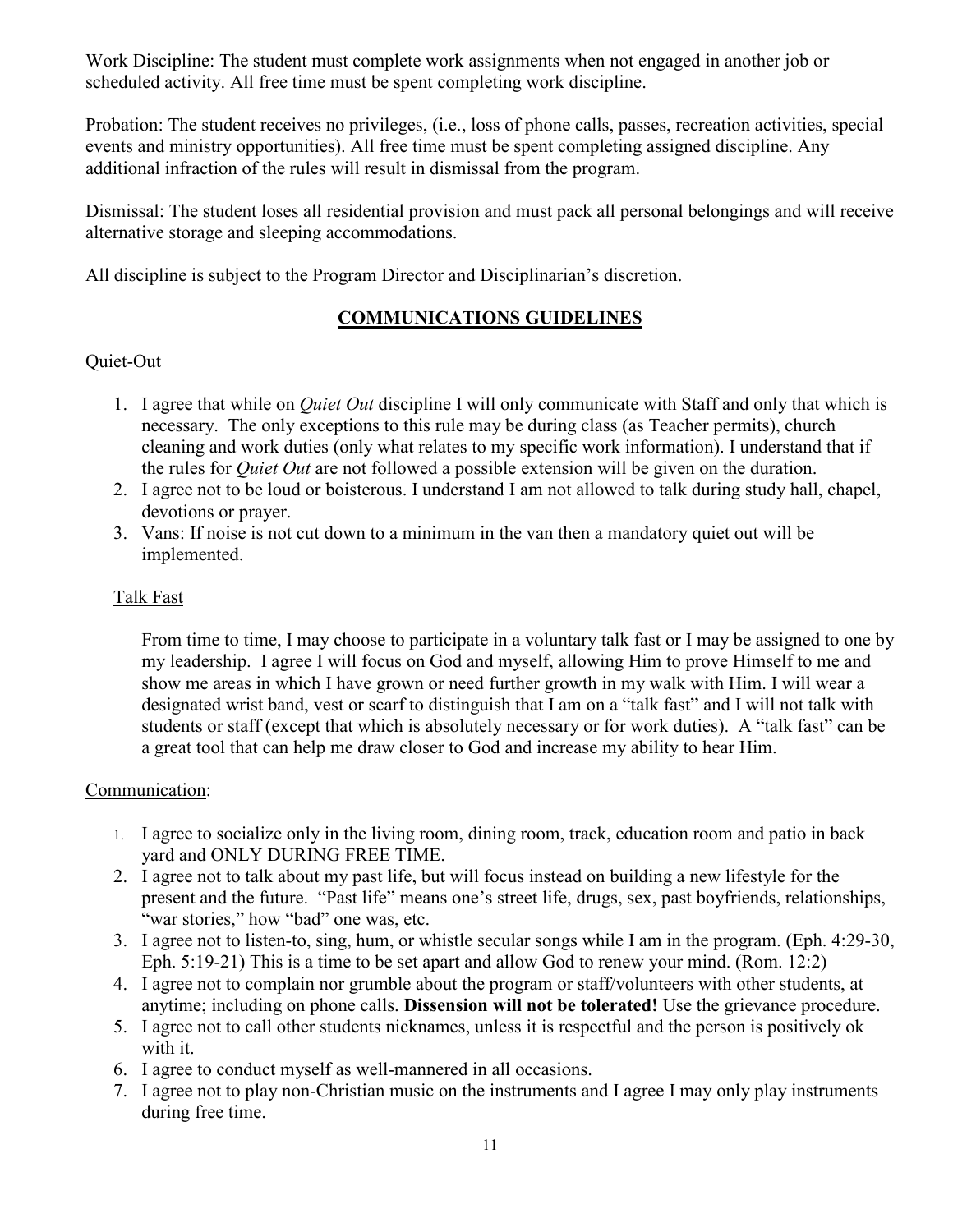8. I agree not to talk, communicate or make eye contact with male students in the program unless permission given by staff.

#### Letters/Calls

- 1. I agree to write only those pre-approved. I agree I cannot have contact with a previous boyfriend even if I have lived with the person. Exception: Ex's that have custody of my children and the children are residing with him then I may communicate about the children only. Mail is a privilege and is based on grades and conduct.
- 2. I agree that Teen Challenge may open and inspect all of my mail. All mail will be read, if appropriate I will receive it, if inappropriate it will be put in my graduate box.
- 3. I agree letters may be written and received 2 weeks after entering the program.
- 4. I agree not to try to sneak letters or messages out to people that are not pre-approved, either for myself or for another student.

Phone Policy - Phone calls are a privilege and are based on conduct.

- 1. I agree that I may not make nor receive any telephone calls during my first two weeks in the program (just like mail). I may make my first phone call after two weeks as the schedule permits.
- 2. I agree calls are 15 minutes long and only 2 phone calls per week unless I have children 18 or younger, in which case I get 3 phone calls per week (same amount of time).
- 3. I agree if a loved one needs to be contacted outside of my scheduled phone times, Teen Challenge will make the call.
- 4. I understand that calls are made in the evenings, as the schedule permits.
- 5. I agree, no "roll-over".
- 6. I agree that I may only call people on my approved list given by staff only.
- 7. I agree I may have one 10-minute phone call once a month to my Pastor.

#### Request Slips

- 1. I agree I must fill out and submit request forms for: visitors, passes, items from the blessing room, permission to fast or any other personal requests to be approved by the Program Director.
- 2. I agree to turn in Pass Request forms 2 weeks prior to requested date.
- 3. I agree to turn in Visit Request forms by the Monday prior to requested date and NO later than the Tuesday prior to requested date.

#### Visits and Passes

- 1. I agree I may have visits after being in the program 30days. Visitation times are 5:00pm 10pm every Friday (dinner included) and 1pm – 5pm every Saturday and Sunday, with a maximum of 4 visitors per visit, unless multiple children are involved, in which case there can be 5 visitors total. All visitors must check in with the staff/volunteer on duty and each visitor must sign the clipboard each visit before they are permitted to see me.
- 2. I agree that myself and my visitors may only visit in the end rooms (with door open), patio, living room, eating area, backyard or education room. No visiting in side yards or dorms. (Students with children may take their children to the playground with permission from intern/ volunteer on duty.)
- 3. Visitors must provide a photo ID. Staff/volunteer will greet the visitors as they enter and leave.
- 4. Any packages or articles of clothing must be given to the staff/volunteer on duty to put in overnight room for daytime staff to check in on Monday.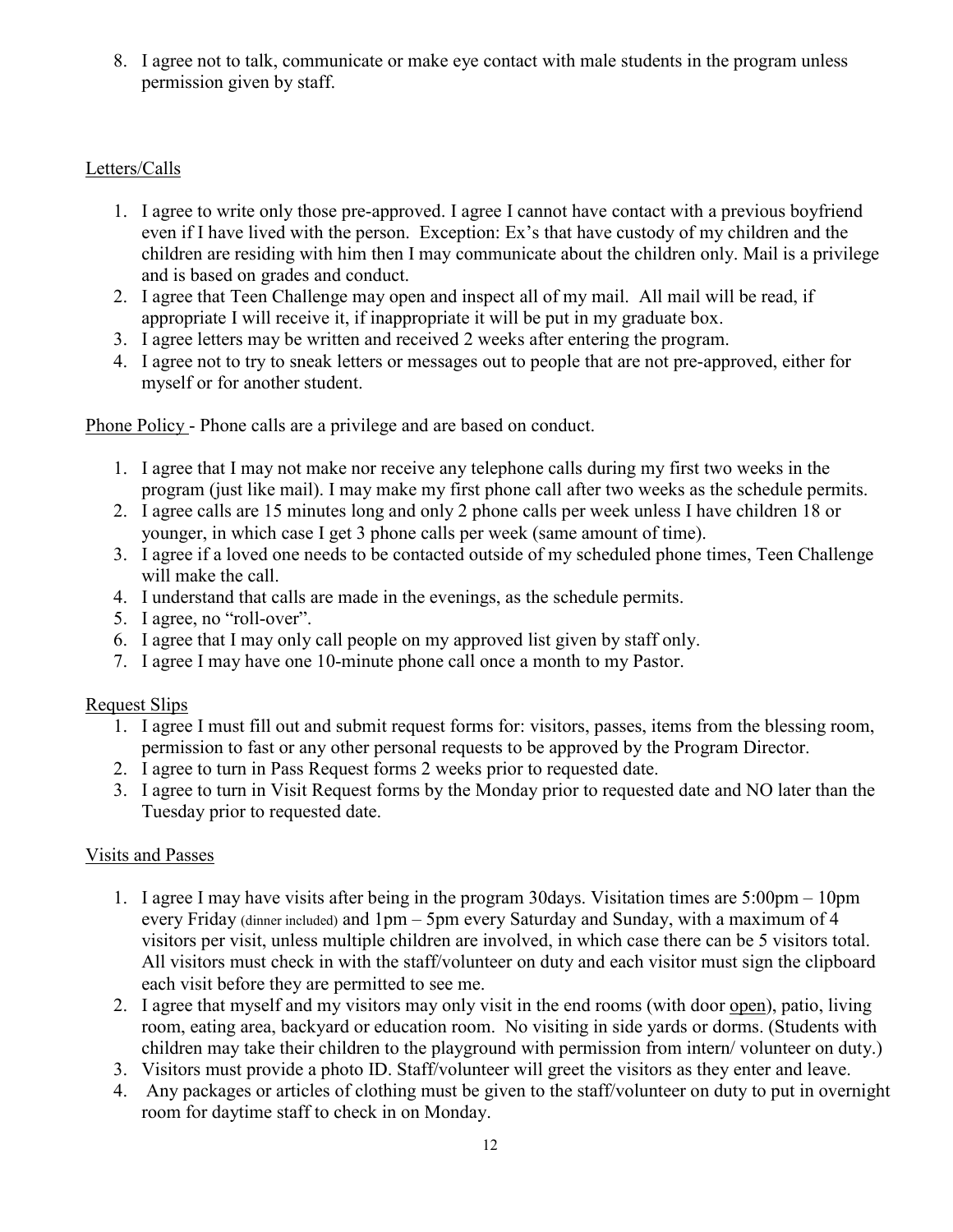- 5. I am not allowed to; go to visitor's vehicles for any reason, go outside the women's center perimeters or visit in dorms.
- 6. I agree that when visiting in the end rooms, the door must stay open.
- 7. I agree that if my request is not received by the designated time, I will not be allowed to have any visitors.
- 8. I agree upon completion of 3 months I get an 8hr off campus pass. When I reach 5months, 7 months and 9 months I will receive a 3-day off campus pass, taken either Friday-Sunday or Saturday – Monday, 9am-5pm.
- 9. Thanksgiving and Christmas:
	- a. If I entered the program within 60 days of Thanksgiving or Christmas I understand I cannot go home for that holiday.
	- b. If regular passes fall during holiday passes than I understand I do not get extra days for my pass, I lose those passes.
- 10. Any exceptions concerning passes must be approved by the program director.
- 11. I agree travel that requires over 6 hrs. (one-way) may add one extra day to the pass.

#### Packages

- 1. I agree all clothes and items I have will not exceed the amount allowed on the Clothing Guidelines or Modesty Guidelines posted. Any box I receive is not to exceed 16" x 13" in size, or 3 Wal-Mart size bags full; soda packs do not have to be in the box. I may receive one package every 30 days and an extra one for Christmas and Birthday.
- 2. I agree upon arrival, all gifts, packages, money, and goodies are to be given to person on duty and taken to the overnight room to be checked in by staff or intern on duty. Clothes are not to be brought in without first having been cleared by staff. Any money designated for me will be put into my student account. I agree that excess clothing is to be donated in order to stay within clothing guideline limits or sent back with my family within 24 hrs.
- 3. I agree anything brought by a visitor must be given to staff/ intern or volunteer on duty. No items may be given directly to me.
- 4. I agree it is my responsibility to explain the rules to my family.

# Media

- 1. I understand that I will not be allowed to listen to the radio or to watch television (except when strictly supervised and only approved stations). I will listen only to music approved by the staff. Any TV/DVD viewing is a privilege. I am not allowed to turn the TV, DVD, Apple TV or CD player on or off, only interns or volunteers may operate them without staff permission. All movies must be Dove approved (volunteer may look it up on dove.org).
- 2. I agree NO Internet allowed. NO Facebook or any other kind of social network allowed while I am in the program.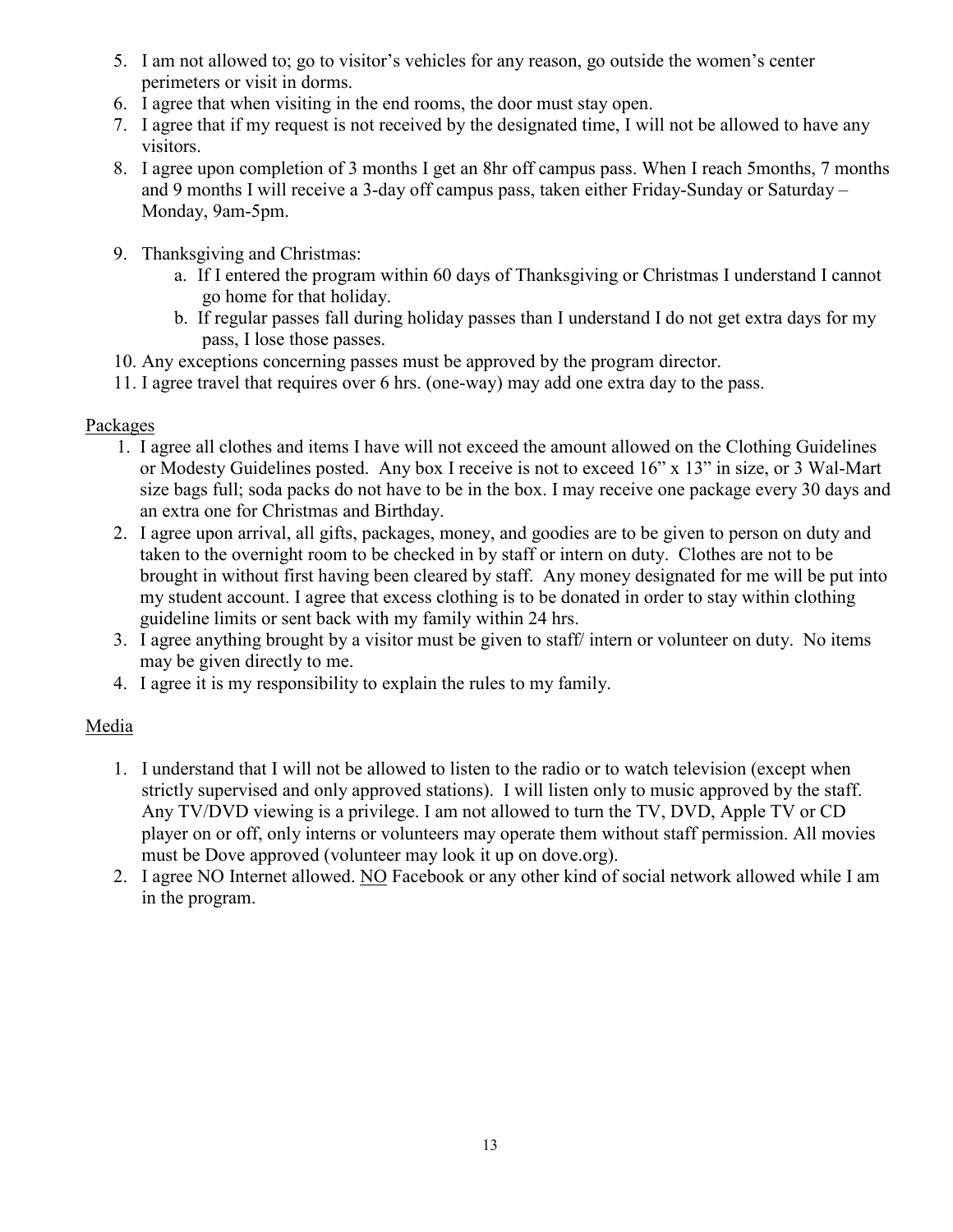# **EDUCATIONAL GUIDELINES**

#### Purpose of Educational Department

You are here at Teen Challenge to be trained and educated in the ways of the Lord Jesus Christ. Staff members are here to help you learn these ways through counseling, lecture classes, personally assigned contracts, prayer, etc. A passing grade is 70% or above.

#### **GRADING POLICY**

Grades will be posted weekly. Grades will be added up and posted according to the "Point Values" listed below.

POINT VALUE:

 $GSNC - 25$  points  $PSNC - 25$  points Sermon Notes –20points Work Duties – 20 points  $Chores - 10 points$ 

**GRADE GROUPS** "A" Group - 94-100 points

"B" Group - 84-93 points

"C" Group - 71-83 points

"D" Group - 70 points or below

- When grades drop to a D, you will meet with the Disciplinarian to discuss why your grades dropped and you will be subject to disciplinary actions until grades improve.

#### GSNC and PSNC Description

"Group Studies for New Christians" or "GSNC" is a Teen Challenge USA curriculum lead by Teen Challenge staff. GSNC curriculum is geared to help you in your spiritual walk as a Christian with studies such as "How can I know I'm a Christian", "How to Study the Bible" and "Growing Through Failure". These classes will take place Monday through Friday or as scheduled.

"Personal Studies for New Christians" or "PSNC" is a Teen Challenge Curriculum geared to help you with your spiritual growth on a personal level. You will be assigned a binder in which you will have several sections – Lessons, Scripture, Bible Reading, Personal Reading and Sermon Notes. The teacher will create a contract every 4 – 6 weeks with specific assignments which promote spiritual maturity.

Every student is required to participate in Group Studies and Personal Studies as assigned. Times posted on student schedule.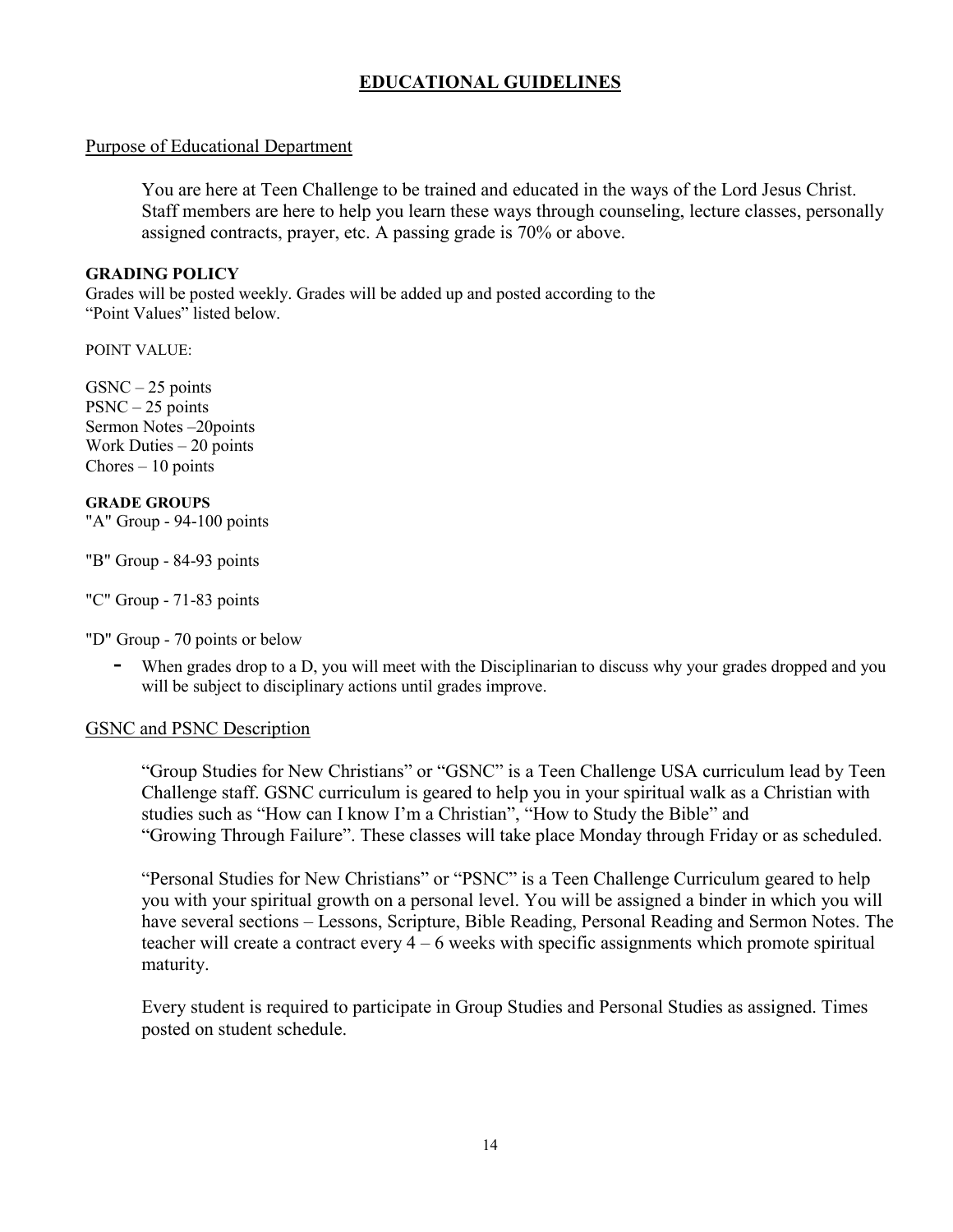#### Classroom Guidelines

I agree that I am required to do my best at all times. I agree to do all class work assigned to me, and turn it in on time. The Education Supervisor will give further guidelines. There is to be no talking, no gum chewing, no ice chewing, no blankets, no feet on furniture, no food or drinks, no candy, no sleeping and no passing notes in class.

#### Study Hall

I agree I will attend study hall when required. Study Hall is provided for me to work on my required assignments in my studies. I am not allowed to work on anything else during study hall and agree that I will not write letters or journal, draw, pass notes to anyone, or work on discipline. I agree to not talk to other students, except during break times. I agree to not talk to staff unless it is about my class work. Once more, there is to be no talking, no gum chewing, no ice chewing, no blankets, no feet on furniture, no food or drinks (except water), no candy, no sleeping and no passing notes in Study Hall.

Please be aware of others and keep noises down to a minimum (pen clicking, feet shuffling etc.).

#### Teen Challenge Books

I agree not to write in or mark on Teen Challenge books. When I am finished with the resource material, I will return it to staff immediately to be checked in. I may not "grab" a book from the shelf without staff permission.

GED Policy – In the case where I have not completed high school, I agree to the following:

- 1. I am permitted to pursue GED classes.
- 2. While at GED testing (at Midland College or Men's Center Classroom), I will not be allowed to talk to anyone of the opposite gender, pass notes, or make any phone calls. The GED Staff will be watching me.
- 3. I must have accountability when I go to the restroom.
- 4. I must not leave the GED area.
- 5. I must put forth my best effort into the educational materials and opportunity I am given.
- 6. Pre-tests are done online. I will not be allowed to get on the Internet for any reason other than GED. I may only go onto the website given.
- 7. I will not initiate any conversations with Teen Challenge men at any time.

#### **VOCATIONAL GUIDELINES**

#### Purpose for Work/Responsibilities

The Midland Teen Challenge Adult Centers of Texas Inc. has a lower fee than many other facilities in the U.S.. This fee does not nearly cover the expenses needed to keep the program running. For this reason there are jobs that Teen Challenge does to bring in more finances as well as two major fundraiser events per year (Golf Tournament and Teen Challenge Banquet). These jobs will require full participation. Apart from earning income, we believe in servanthood and following Jesus' example in giving of ourselves when a need arises. In the case of volunteering for an event or helping someone in need we ask that you maintain a positive attitude and show respect.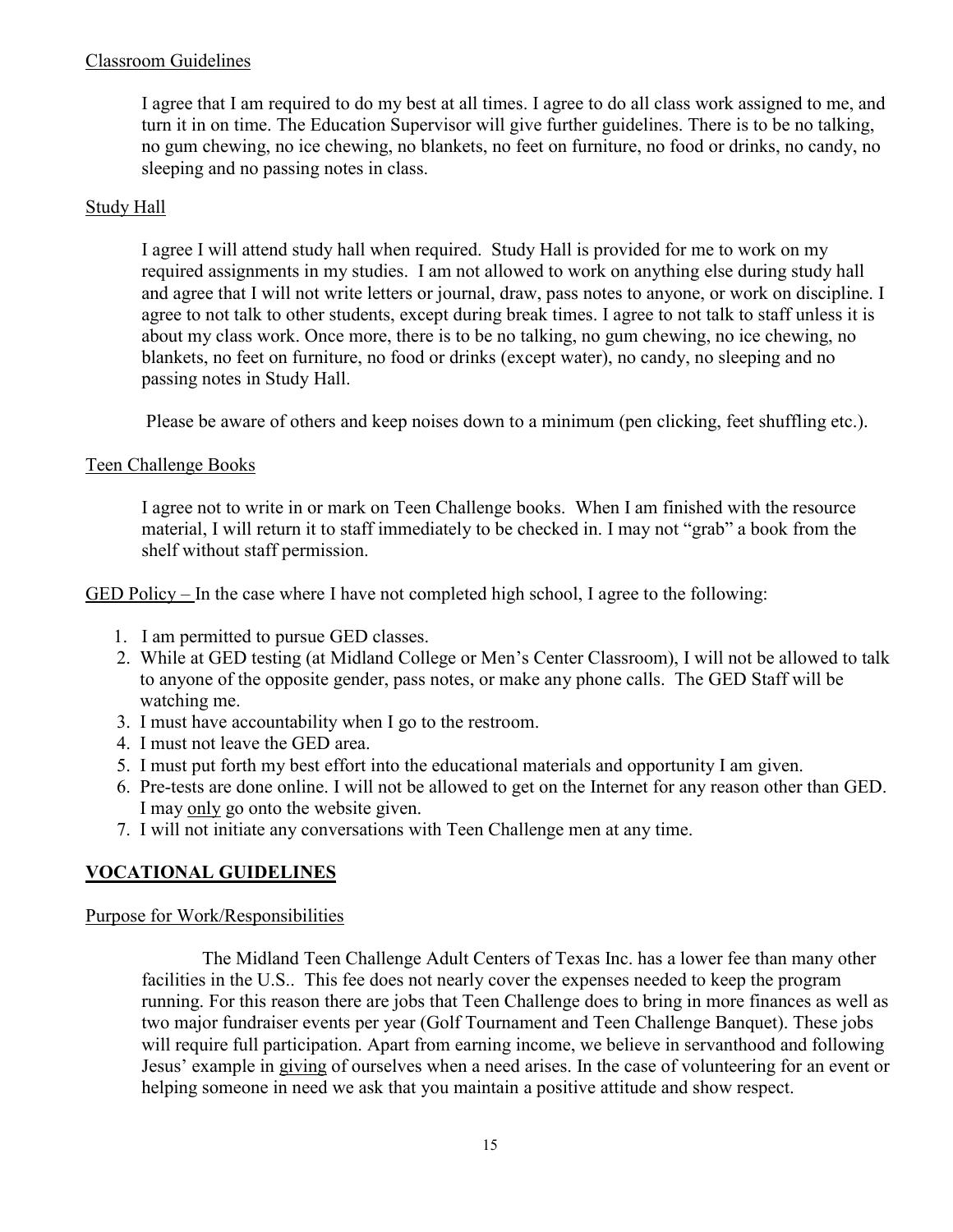Work Duty Guidelines:

- 1. I agree to finish my job assignment. Upon completing my job responsibility, I agree to report to the staff or cleaning supervisor in charge for further instructions.
- 2. I agree that I may receive correction and/or be given extra work for time spent loafing on the job. I may be asked to redo an area if it does not pass inspection. I will do this without murmuring or complaining.
- 3. I agree not to go to the bathroom during work duties without permission of the staff or cleaning supervisor in charge. I understand that violations will result in a "Behavior Report."
- 4. I agree not to leave the job until told to do so by the staff or student leader in charge. I understand I may be asked to help in another area.
- 5. I agree that purposely doing sloppy work or intentional damage to tools or property will result in discipline and could lead to future dismissal from the program. I will report any damage.
- 6. I agree I will not consume food, drinks, or candy at the job assignment. I will not take items from job assignments. This is stealing and is grounds for immediate dismissal.
- 7. I agree all supplies must be returned to their proper places before I am considered finished.
- 8. I agree to learn to do my job the way the staff or student leader in charge wants it done.
- 9. I agree not to mingle, gossip, or confront anyone while on work duty; I will take care of that back at the center; if an issue arises about work duty, I will go immediately to the work duty supervisor about it.

# $Laundry -$

A student is assigned to all Women's Center laundry with the help of kitchen crew as needed. This job is to be taken carefully. No one but the laundry worker and kitchen crew are permitted to enter the laundry room for any reason.

- 1. I agree I am allowed three loads of clothes, and 1 load of sheets & towels to be washed each week on my designated laundry day. Sheets are to be washed each week. Comforter is washed twice a month. I understand I must turn all my laundry in to the laundry worker as soon as possible that morning.
- 2. I agree any "special" loads, needs, problems, etc., are to be directed to the student over laundry.
- 3. I agree I am allowed to buy my own detergent or use the laundry detergent provided by Teen Challenge. If I want dryer sheets I must purchase them.
- 4. I agree to wear gloves to handle others laundry.

# Kitchen Crew Responsibilities

# **Kitchen crew must agree to the following job description**:

- 1. I will not be in the kitchen for any other reason, at any other time, except to do my job as assigned and scheduled.
- 2. I agree not to enter any refrigerator/freezer or storage room unless my job responsibilities and/or staff grant permission.
- 3. I agree that all kitchen workers should complete their jobs at approximately the same time. However, if I complete my duties before others, I will assist those that are not yet finished. I agree not to leave the work area before all crew are finished with their assignments. Possible exceptions: discipline situations.
- 4. I agree even though I am near food (and it may be tempting), I agree not to, at any time, snack or graze while working in the kitchen.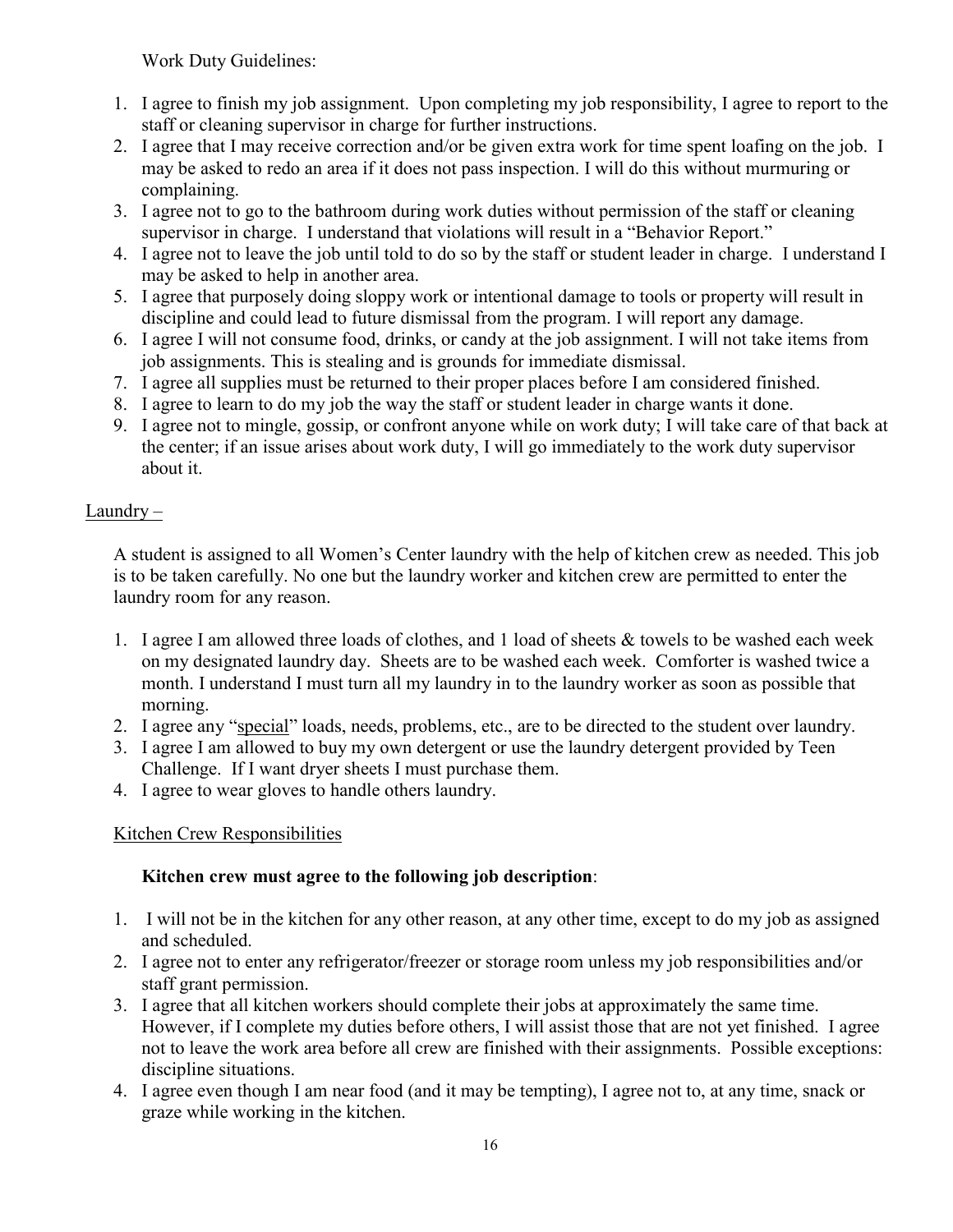- 5. I agree to follow the same guidelines as other students (i.e. I will eat in the dining hall).
- 6. I agree kitchen crew is allowed to miss church cleaning if that time is needed to prepare a meal, but I agree to participate in church cleaning as needed.
- 7. Kitchen duty is considered the kitchen crews house chore.
- 8. I agree all kitchen crew **must use serving utensils and wear gloves at all times when preparing and serving food.** Make sure proper storage containers and bags are used to store food so as not to spoil. Discard any food that has been left out over night or has been in the refrigerator after 7 days, unless expiration date shows otherwise. Date all food. Do not place any food on the floor.
- 9. I agree if in the event someone accidentally cuts herself while preparing, serving, or cleaning up kitchen, I will immediately remove myself from the kitchen area and go to staff on duty and report it to seek medical attention. Must wear band-aid and double glove with ANY open wound.
- 10. I will not serve food with my hands; rather, I will use the serving utensils provided and I will wear plastic gloves and a hairnet or hat while working in the kitchen.

#### **DIETARY GUIDELINES**

- 1. I agree the kitchen is off limits. I agree not to enter the kitchen except when authorized by staff.
- 2. Seconds will be permitted when available unless the student requests portion control. I will be aware of over-indulging and practice self-control.
- 3. I agree to be on time for prayer before all meals.
- 4. I agree that if my counseling session happens around a meal time I will make sure that the kitchen knows to save a plate for me.

#### Etiquette (Eating Manners) – Time Schedule and Place

- **1.** I agree no food is to be anywhere except dining room or outside. An exception is made for hard candy and clear water sippers. **(Do not open water flavor packets anywhere but dining room tables or outside) (NO HARD CANDY IN STUDY HALL).**
- 2. I agree to eat my meals at the dining room table ONLY. When I leave the table, it is then understood that I am finished eating and drinking.
- 3. I agree if I am using an **excessive** amount of milk, salad dressing, condiments, etc., I will be confronted and may lose the privilege of having these items.
- 4. During Movie nights popcorn may only be eaten while sitting on the floor or at the table behind the sofas – NOT on the sofas.
- 5. During mealtimes I agree not to spend more than 20 minutes eating once I have seated myself at the table. I understand the kitchen help has a job to do, and I will be helpful by clearing out as soon as possible.
- 6. I agree to help kitchen personnel by cleaning up my own mess should I happen to spill something.
- 7. I agree to chew with my mouth closed. I agree to use a napkin. I agree to say excuse me if I accidentally burp.
- 8. I agree to not pour liquid drinks in trashcan. (Use the sink provided in the dining area.)
- 9. I agree to not leave personal belongings on the back sink and I will rinse it out after every use.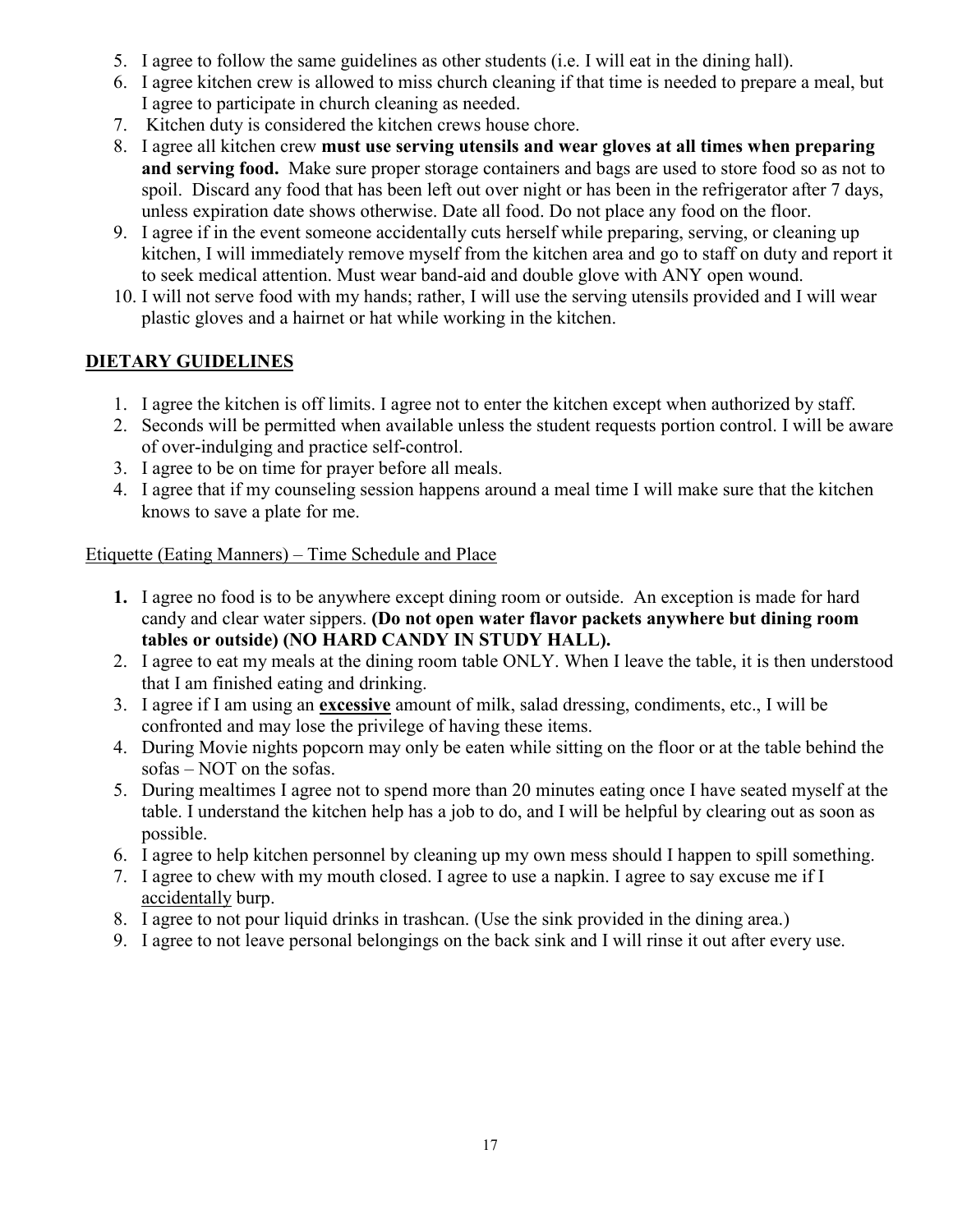- 1. No perishable items are permitted in the snack boxes. Overflow items will be moved to House Box. The kitchen is not to be used for storage. Snack & Soda Call will be at scheduled times. I will have 15 minutes to receive my soda and snack.
- 2. I agree to not have colored drinks or food anywhere but dining room and outside.
- 3. I agree I may have 2 items from my snack box and 1 drink. Snacks and un-opened sodas are to be finished or returned to overnight room by supper clean-up, what is not finished will be discarded at dinner clean-up.
- 4. I agree I cannot share any of my food with other students. I may bless other students with sealed/ unopened snacks only.
- 5. I agree I cannot trade my snacks with house snacks.

#### Caffeine

There is a limit of (4 caffeinated drinks per day) 3 cups of coffee in the morning and 1 soda, or Gatorade/ juice box/ non-perishable drink at "snack call" in the afternoon; no vice versa, no exceptions without staff approval.

**PLEASE CLEAN UP AFTER YOURSELF!**  NO energy drinks.

#### Fasting Policy/Guidelines

- 1. I agree I must indicate which meals I plan to fast and the dates of the fast.
- 2. I agree my request will be approved/ disapproved by the Program Director and staff. I understand that if I have ever had an eating disorder, I may not be allowed to fast.
- 3. Talk fasts are permitted after staff approval.
- 4. Permission for dieting can only be approved by the Program Director. Portion control can be suggested but student must request it in writing.

# **ROOM GUIDELINES**

#### Housekeeping Chores

- 1. My dorm will be ready for daily/weekly room inspections.
- 2. I agree that, at any time I leave my room, my room will be clean and in proper order with all of my clothes, shoes, books, towels, personal items, etc. in their proper places. It is my responsibility to know/find-out where these places are.
- 3. I agree to make my bed.
	- Beds should be made as follows: Comforter should be on top. Quilt or heavy blanket, if not under the spread, is to be folded and placed at the foot of the bed. I am to cooperate with my roommates in cleaning.
- 4. I agree only 1 picture frame, water sippers and tissue boxes may be placed on desk or dresser tops. Staff reserves the right to search my room thoroughly at any time. I am not allowed to sleep with daytime clothes on.
- 5. I agree the chore checker will check my dorm chores and points will be taken off of my grade if not completed correctly.
- 6. I agree that I may NOT hang anything on the walls of my bedroom.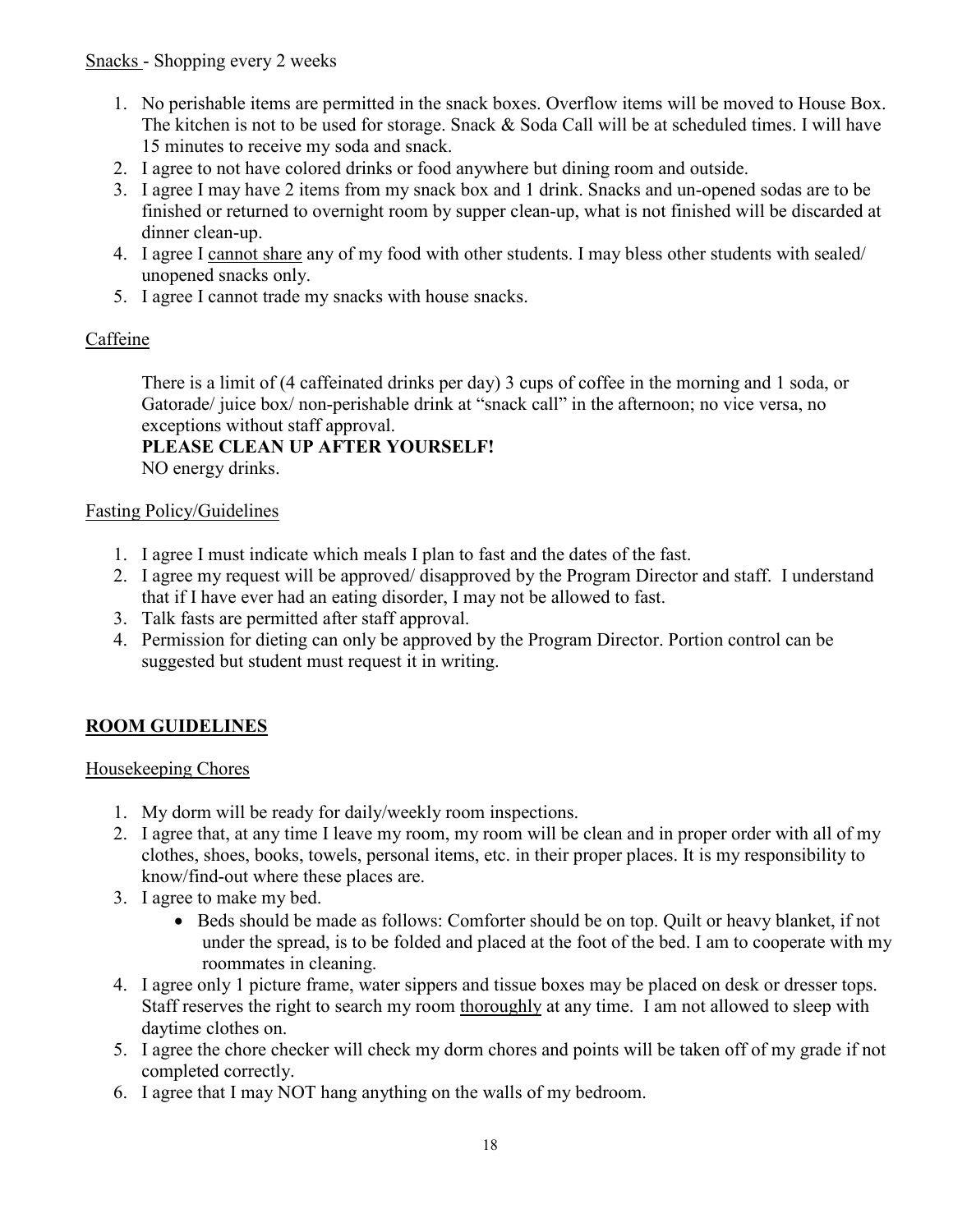#### **Modesty Guidelines**

#### Tops

- No cleavage, torso must be covered, no skin-tight (bra should not be visible at all)
- Must wear bra and underwear at all times (exception: night-time sleeping)
- Sleeveless must be 3 fingers wide and worn with over-shirt/sweater
- Shirts that are see through AT ALL must have at least 3 finger-wide tanks underneath.
- Hats may only be worn casually (not to chapels or church events)

#### **Bottoms**

- No skin-tight, must be able to pinch a hand full of fabric
- Leggings/ jeggings (even with pockets) may ONLY be worn with skirts or dresses that come down to the knee
- Yoga pants may ONLY be worn with a shirt that covers your bottom
- Shorts must be knee length
- Skirts/ dresses must be loose fitting and pass the knee (with leggings they must at least come to the knee).
- Dress shoes may not have more than a 2 inch heel.

# **PERSONAL HYGIENE GUIDELINES**

#### **Haircuts**

- 1. I agree not to cut my own hair or any other student's hair without permission from staff. I understand that all hair-cuts must be done on Saturday's only.
- 2. I agree I must submit a request form for hair coloring and can only do it on Saturdays **(no bleach allowed)**.
- 3. I agree to **clean up after myself** or the privilege will be removed.

#### Nail Polish

- 1. I agree that I am not to share my nail polish with anyone or borrow any from others.
- 2. I understand that I may not put on nail polish anywhere but outside (during free time only).

#### Showers

1. I agree to shower once a day with soap and wash my hair at least every other day with shampoo (unless otherwise approved by staff). Showers will be during free time in the afternoon/evening, or when staff and/or schedule approve otherwise.

Personal Needs (toiletry, clothing, purchasing items from store)

I agree at times, the Women's Center has a variety of personal toiletry items available to students. Otherwise, I understand that I am responsible for purchasing my own wants. Needs may be requested from Blessings Room (see Blessings Request Forms).

#### Feminine Products

I agree I **will not flush** any feminine products (tampons, sanitary napkins, etc.) down the toilet. We are on a septic system, and those products could severely damage the system.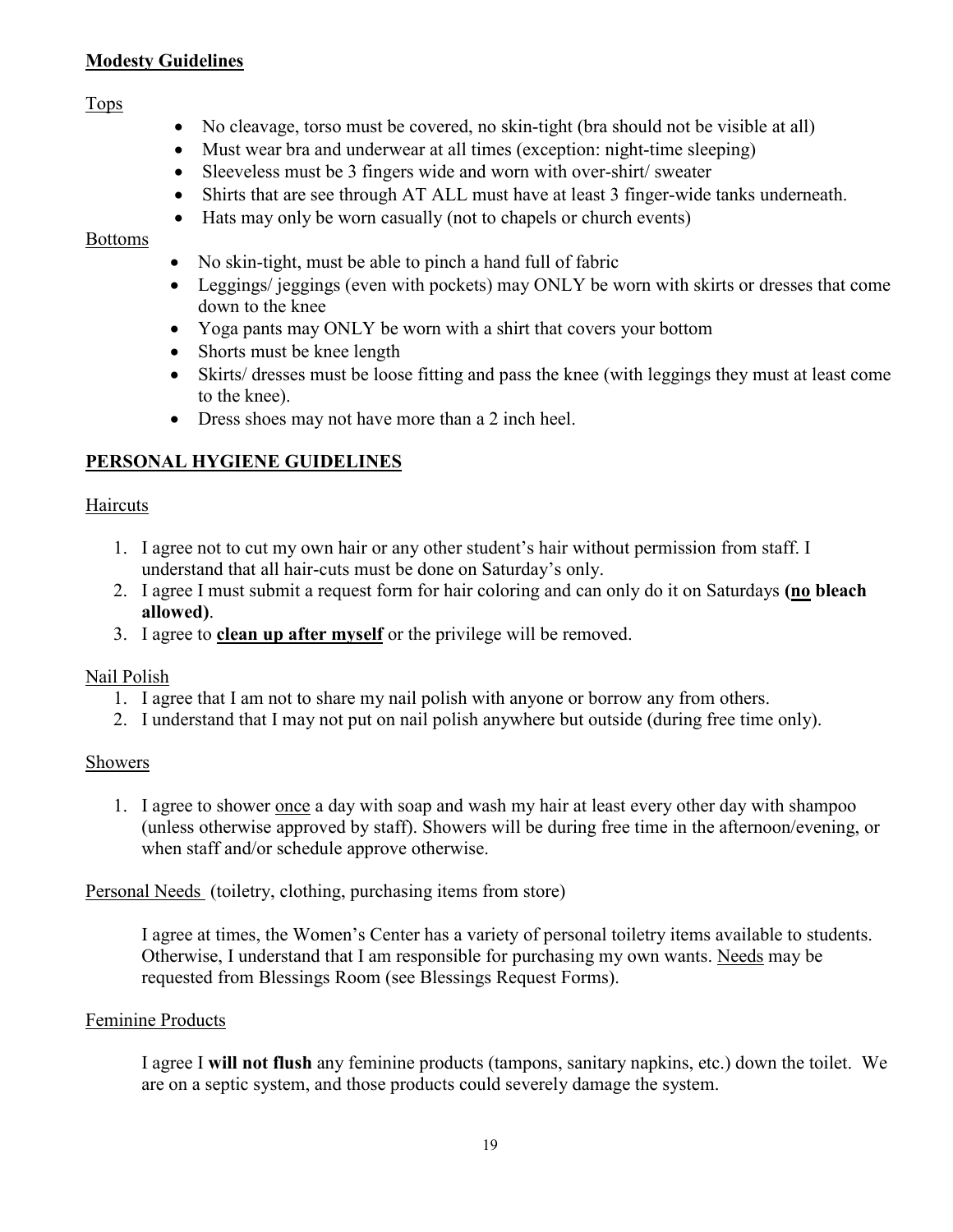#### **Universal Precautions**

Assume that anyone could have a communicable disease. Therefore, please observe the following precautions: DO NOT… eat or drink after anyone else, share razors, scissors, nail polish, use anyone's toothbrush or toothpaste; sneeze or cough without covering your mouth (using crook of arm or shoulder recommended instead of hands); do not leave the restroom without washing hands or touch food without washing hands with soap and water. In the case of cleaning, wear gloves anytime in contact with bodily fluids, wear gloves while church cleaning, dorm chores, and house chores.

#### Illness/Medication

- 1. I agree prescribed medication will be given as scheduled.
- 2. I agree if I am sick, I will be required to stay in bed for a 24-hour period. My temperature will be taken. This may determine if I am allowed to stay in bed. (This is all at staff's discretion.).
- 3. I agree that while I am sick, I may be served special food (i.e.… soup, crackers…). (Exception: I may have regular meals if down for physical injuries).
- 4. I agree that Teen Challenge will not assume liability for personal injuries sustained while I am in the program.
- 5. I agree no mood-altering medication will be allowed for any purpose. No psychiatric drugs prescribed by a doctor for physiological reasons. No sleep aides.
- 6. Any Medical issues that require major surgery or bed rest for more than a few days will need to be done on a medical pass and recovery taken place elsewhere.

#### Blessings Room – Every Saturday

- 1. I agree if I am in need of certain clothing items and would like to get them from the Blessings Room, I must submit a request form and turn it in to staff to be approved the Monday before shopping day on Saturday.
- 2. I agree there will be a designated time when I can go to the Blessings Room. The only exception to this process will be for a new student who needs clothing immediately.
- 3. I agree the staff or designated student will supervise me in the Blessings Room. Only two students at a time will be allowed in the Blessings Room. I will only look through those items for which I have submitted a request form.
- 4. I agree there will not be emergency trips to the Blessings Room before services or other activities. The Blessings Room is meant to help those in need, not those in want.

# **RECREATIONAL GUIDELINES**

#### Purpose for Physical Exercise

The purpose for physical exercise is to promote spiritual and physical health. It promotes good health and allows the opportunity to interact with others in an appropriate manner during recreational activities.

#### Recreation/ Exercise

- 1. I agree to keep my temper under control during team sport activities. Games will be suspended immediately if good sportsmanship is not maintained.
- 2. I agree not to be careless with recreational equipment.
- 3. I agree I am required to participate in recreational activities and not withdraw myself from the group (standing, sitting, or lying around) without staff permission.
- 4. I agree that it is my responsibility to protect my eyeglasses from damage during recreation.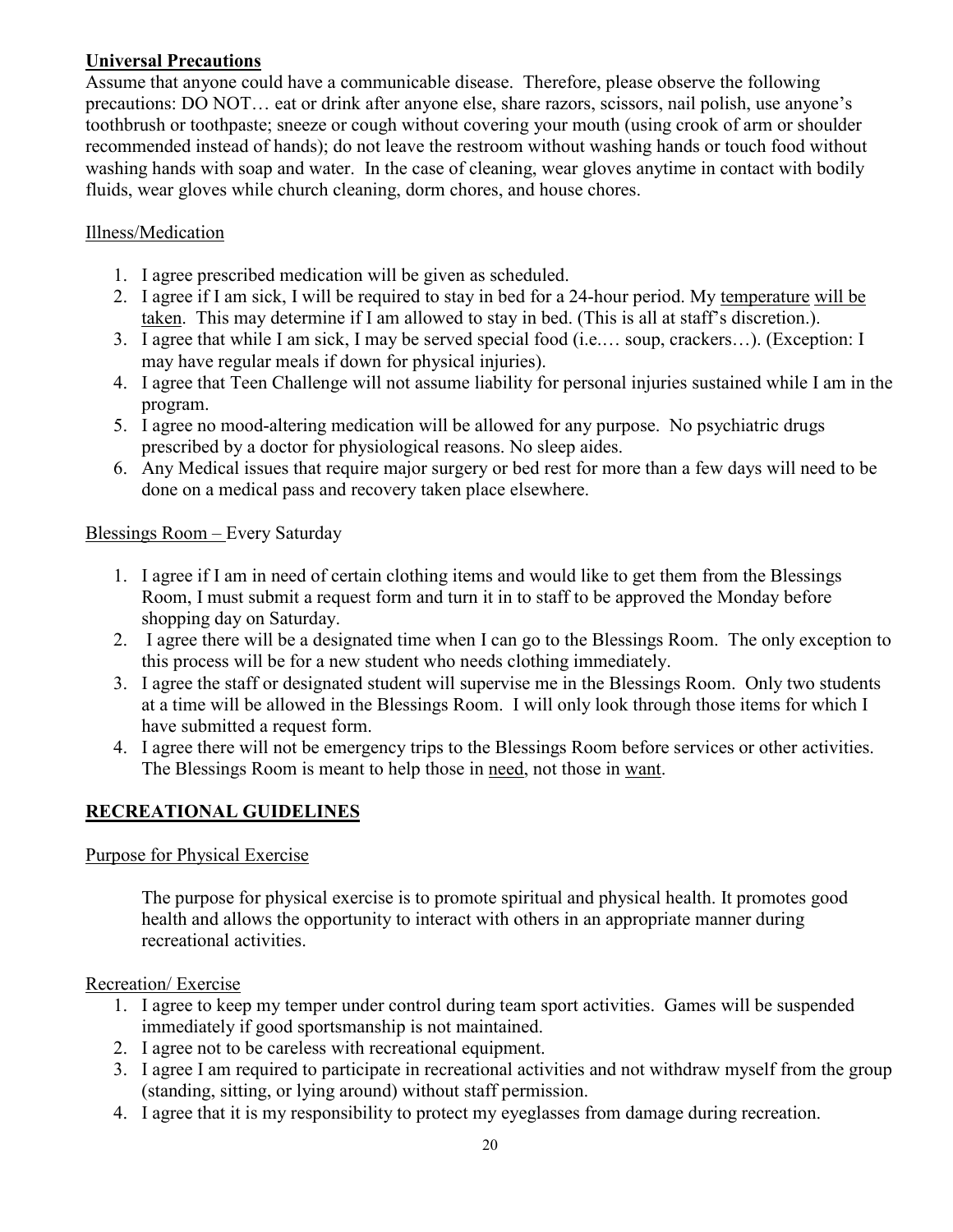#### **Travel Guidelines/ Driver Responsibilities:**

- 1. I agree the driver will never go to the store for any reason without staff approval.
- 2. I agree the driver will check for any trash left in vehicle.
- 3. I agree to respect the driver.
- 4. I agree no food or drinks in vans. Exception is to carry water in a closed container to work duty and trips.
- 5. I agree to keep **talking and noise** to a minimum, so as to not distract the driver!!

#### **As driver:**

- 6. I agree to turn in keys to staff on duty or the overnight room upon return.
- 7. I agree to drive safely, only park where I can pull out forward, and not back up.
- 8. I agree to look around the vehicle first before starting the vehicle.
- 9. I agree to maintain control of the radio/CD player (Christian music only).
- 10. I agree to keep temperature at a comfortable level.

# **STUDENT RIGHTS**

You do not waive your rights as a citizen when you enter Teen Challenge. The right to confidentiality is recognized by our facilities and no part of this chapter is intended to neither contravene nor violate applicable federal, state and local statutes or ordinances pertaining to a person's civil and human rights. Where a conflict exists between adopted student rights, policy procedures, and standards and applicable federal, state and local statutes or ordinances, statutes or ordinances shall prevail.

You have the right to a safe environment in which to grow and mature in Christ when you enter Teen Challenge. You may file a grievance if you feel that your rights have been violated by being subjected to inappropriate behavior such as physical, verbal or sexual abused by another student, staff or volunteer. Such complaints and grievances shall be filed by using the following procedures.

Write out your grievance or complaint on paper within 24 hours of the incident indicating all the circumstances relevant to the complaint. (Students who cannot read or write are entitled to have an individual assist them in the process.) Hand the complaint to the staff in charge where they will put it in Program Director, the Assistant Director or designee's box for review. You will be able to meet with the Director or designee at some point in the investigative process to discuss the details of the complaint or grievance. This investigative process shall take place within 24 hours on week days and within 72 hours on weekends. Any action required on the complaint or grievance will be addressed within seven days of staff notification.

#### *TEEN CHALLENGE HONOR CODE*

If you are aware of a substance or behavior that is a danger to the individual or someone else (i.e., weapons, threats, inappropriate sexual behavior, alcohol, drugs, or tobacco) a staff member should be notified immediately.

#### **James 4:17**

"Therefore, to him who knows to do good and does not do it, to him it is sin." Failure to abide by the *Teen Challenge Honor Code* impacts everyone in the program. To know of sin among us and not confront it is to participate in the sin.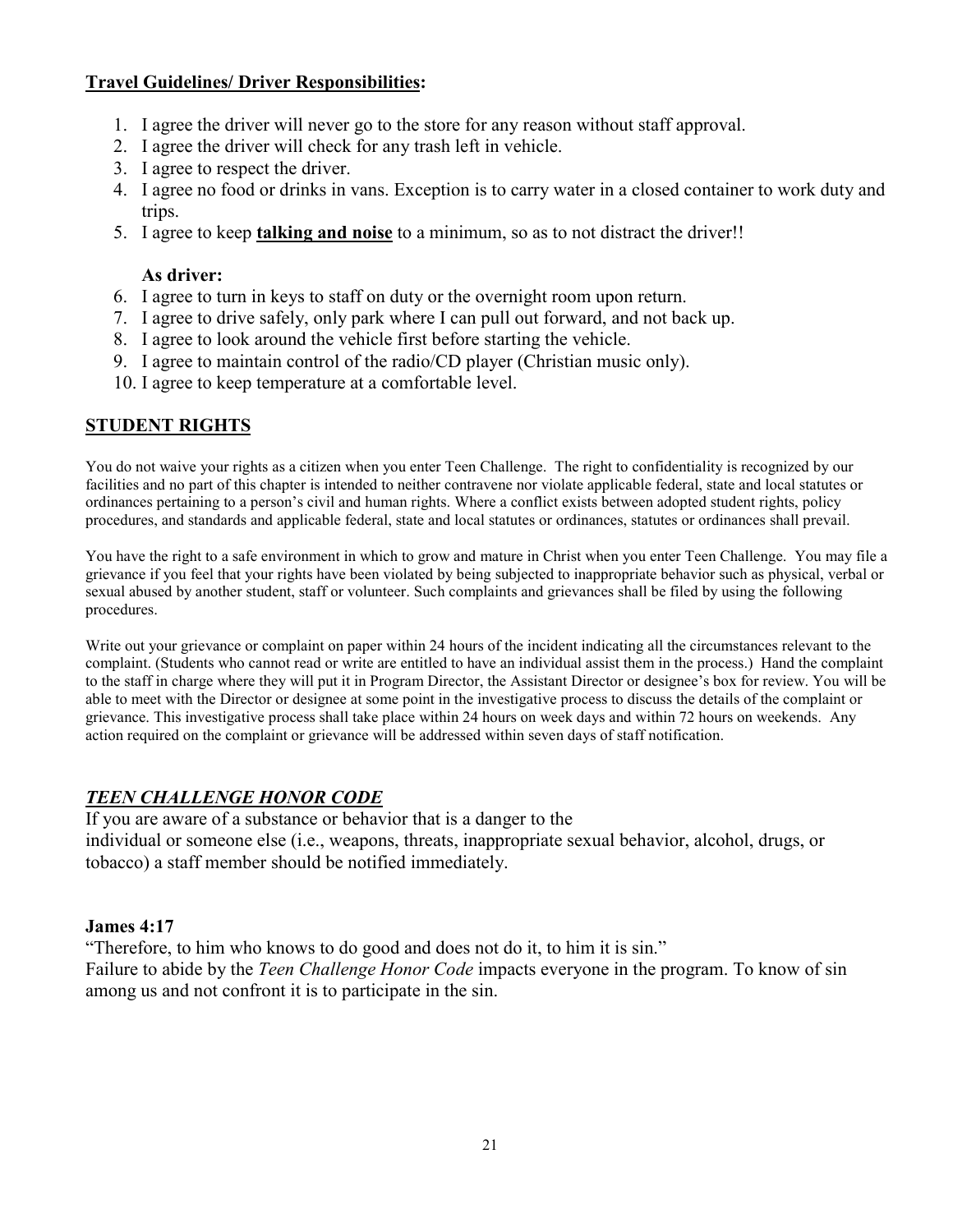#### **TEEN CHALLENGE WOMEN'S CENTER CLOTHING GUIDELINES**

The numbers below are the maximum a student may bring or have. All clothing must be in good condition and **NOT TORN**. **DO NOT** bring clothes advertising: **beer, rock groups, bars, cigarettes, etc.** All clothing must be modest and meet Teen Challenge standards.

#### **CLOTHES**

- (4) Rally dress clothes attire outfits
- (7) Undershirts/tanks (long enough to be tucked in to prevent midriff showing when bent over or lifting arms)
- (6) Sweaters/sweatshirts/hoodies
- (18) Shirts (include dress casual and work T-shirts) note some shirts may get bleach on them from cleaning.
- (18) Pants (include dress casual, sweat pants, capris, knee length shorts, jeans no holes)
- (6) Dresses or skirts
- (4) Pair of pajamas or modest sleepwear sets
- (1) Bathrobe
- (10) Panties, (10) Bras, (15) Socks
- (1) One-piece swimsuit (*must cover torso, No French-cut*)
- (2) Pair of slippers (3) Pair flip-flops/sandals (3) Pair of tennis shoes (*1 work pair and 2 other*)
- (5) Pair of dress shoes/boots (make sure to have 1 black dress shoe comfortable to stand in)
- (2) Winter coats/Jackets
- (2) Belts, (2) Purses, (1) Backpack, (1) Other Book Bag
- (2) Pair gloves, (3) Hats & scarves
- (3) Slips/ hose/leggings

#### **OTHER ITEMS**

Bible *(any translation)*, Daily devotional book *(approved by staff),* pencils/pens (no red), highlighters

*(Bible and devotional must be unwritten in or with family names and information only. No phone numbers or other information.)*

- \*Clothes hangers\*, Towels (3) & washcloths/bath scrub
- Stamps, envelopes, stationary/cards, pictures **(Immediate family only)**
- Identification (*must bring at least the first 4*)
	- o Social security card (original)
		- o Birth certificate *(original)*
		- o Marriage license or divorce decree (original)
		- o Drivers license and/or other picture ID
	- o HS Diploma or GED if applicable

**TOILETRY/COMMISARY ITEMS**: *(No more than 1 month supply unless stated)*

#### Bath soap, Deodorant, Razor/shaver

Hair care products (*comb, brush, shampoo, conditioner,* rollers, *etc.*)

Hairspray (*aerosol*) & gel

(1) Blow Dryer, (1) Curling iron and hair straightener

Toothbrush and toothpaste

Personal hygiene products (2 packages tampons/pads)

Make-up, Costume jewelry – not in excess (1) Perfume or body spray *(only if it cannot be opened)*

(2 bags) Hard Candy (6 weeks amount) individual sweetener packets or sealed container for sugar & creamer

(24) 12oz cans of soda, or other drinks (non-perishable)

*Coffee is provided- do not bring individual coffee*

*All commissary snacks have to fit in container provided – any excess items will be donated to the house.*

*I understand that my belongings are subject to be searched at any given time during my stay. I understand the staff may confiscate anything that I have that is considered "over the limit" or against T.C. rules and guidelines.*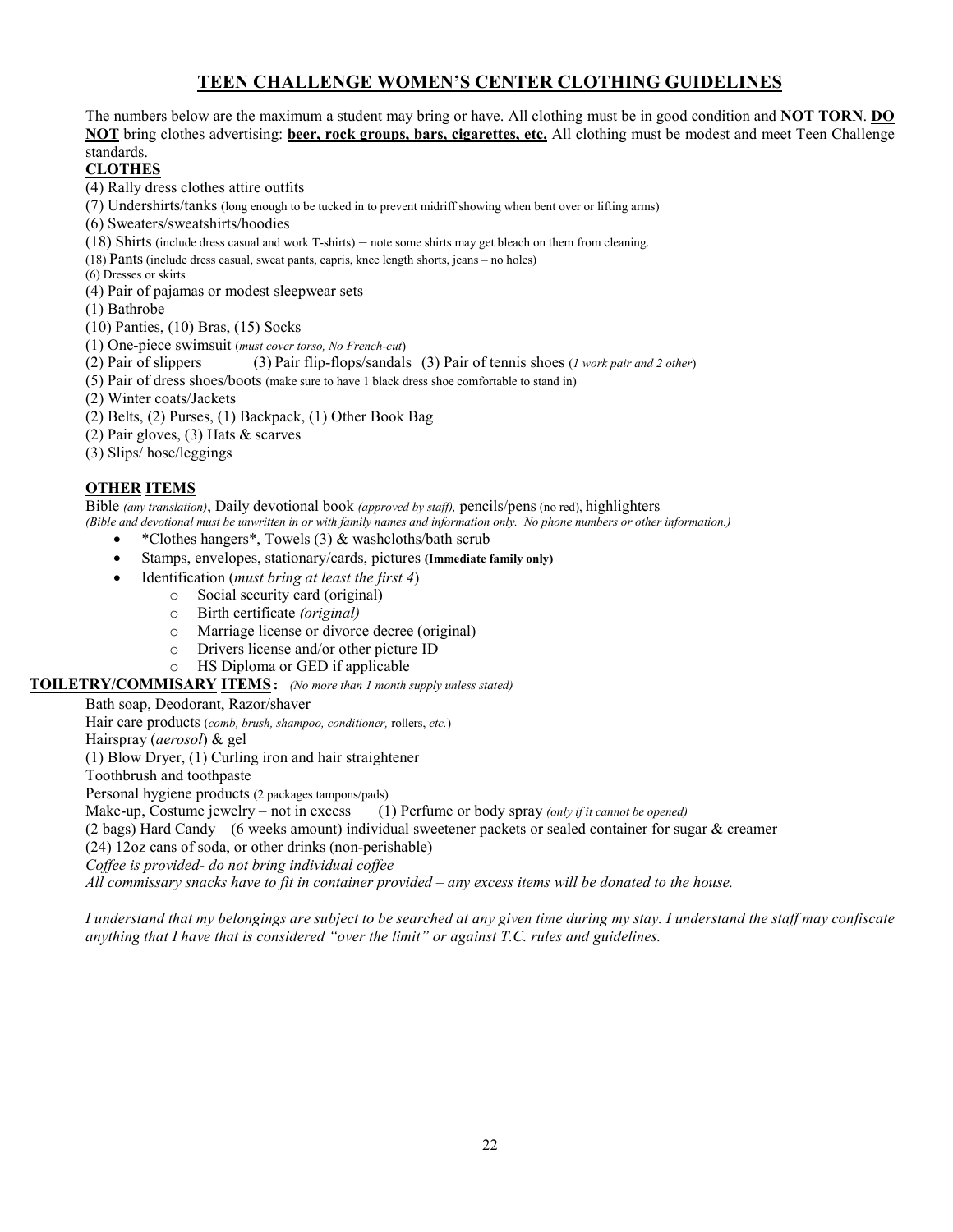Rules & Guidelines Agreement

I (student printed name)\_\_\_\_\_\_\_\_\_\_\_\_\_\_\_\_\_\_\_\_\_\_\_\_ have read and agree to the Teen Challenge Adult Centers of Texas Inc. rules and guidelines.

Date: \_\_\_\_\_\_\_\_\_\_

Student Signature: \_\_\_\_\_\_\_\_\_\_\_\_\_\_\_\_\_\_\_\_\_\_\_\_\_\_\_\_\_\_\_\_\_\_\_\_\_\_\_\_\_\_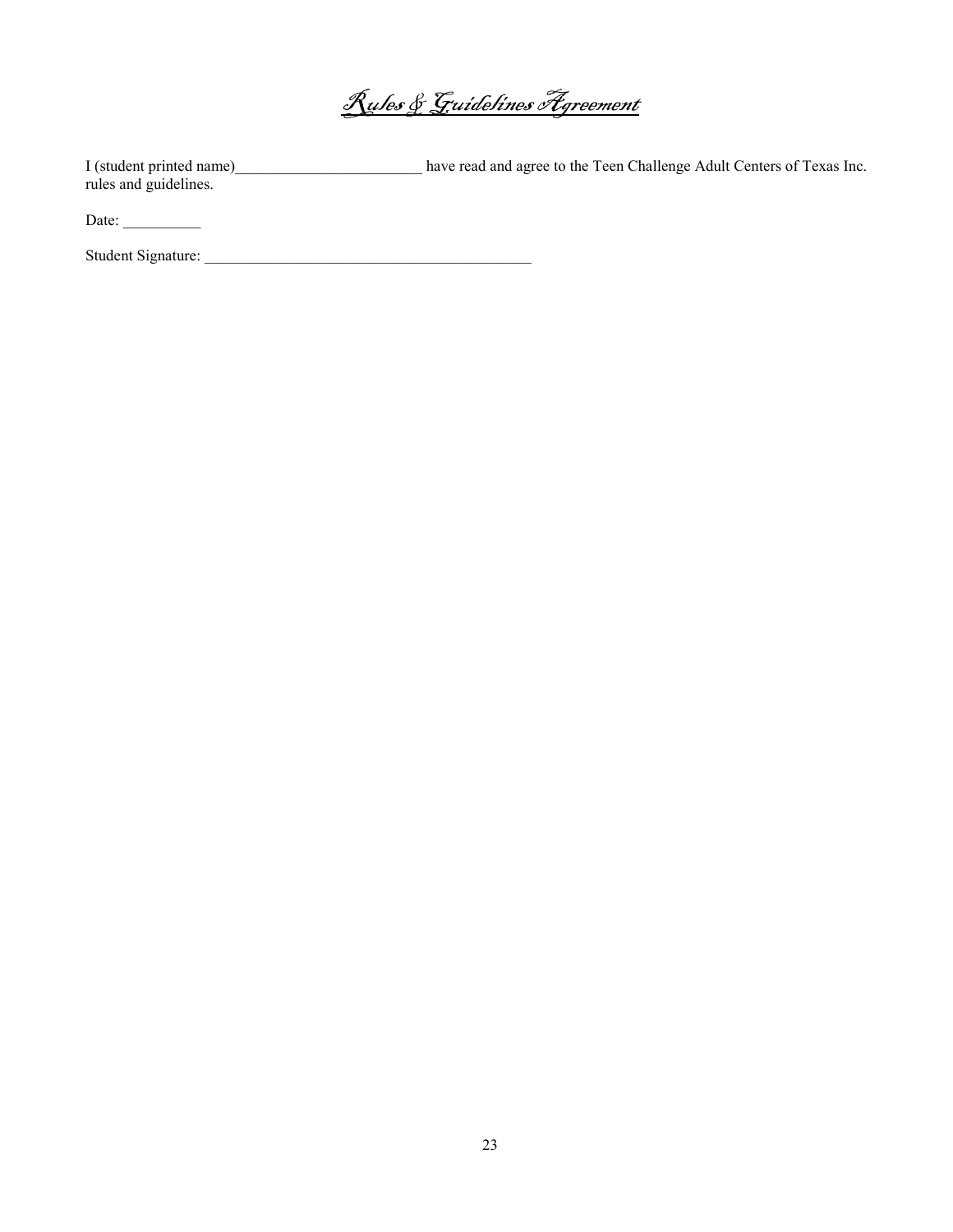# **TEEN CHALLENGE WOMEN'S CENTER CLOTHING GUIDELINES**

Numbers are the maximum a student may bring or have. **All** clothing must be in good condition and **NOT TORN**. **DO NOT** bring clothes such as T-shirts advertising: **beer, rock groups, bars, cigarettes, slang words, skulls, etc.** All clothing must be modest and meet Teen Challenge standards.

#### **CLOTHES**

- \_\_ (4) Rally dress clothes attire outfits (black, white&grey colors only) knee or below when bending over or sitting even with leggings.
- \_\_ (7) Undershirts/tanks (long enough to be tucked in to prevent midriff showing when bent over or lifting arms)
- \_\_ (6) Sweaters/sweatshirts/hoodies
- $(18)$  Shirts (include dress casual and T-shirts, NO low cut) note some shirts may get bleach on them from cleaning.
- \_\_\_ (18) Pants (include dress casual, sweat pants, capris, knee length shorts, jeans no holes)
- \_\_\_ (6) Dresses or skirts (must be knee or below when bending over or sitting even with leggings)
- \_\_ (4) Pair of pajamas or modest sleepwear sets \_\_ (1) Bathrobe
- $(10)$  Panties,  $(10)$  Bras,  $(15)$  Socks
- \_\_ (1) One-piece swimsuit (*must cover torso, No French-cut*)
- \_\_ (2) Pair of slippers \_\_ (3) Pair flip-flops/sandals \_\_ (3) Pair of tennis shoes (*1 work pair and 2 other*)
- \_\_ (5) Pair of dress shoes/boots (make sure have 1 black dress shoe comfortable to stand in) (2 inch heal or lower)
- \_\_ (2) Winter coats/Jackets
- \_\_ (2) Belts, \_\_ (2) Purses, \_\_ (1) Backpack, \_\_ (1) Other Book Bag
- $(2)$  Pair gloves,  $(3)$  Hats & Scarves
- \_\_ (3) Slips/ hose/leggings

#### **OTHER ITEMS**

\_\_ Bible *(any translation)*, \_\_ Daily devotional book *(approved by staff),* \_\_ pencils/pens (no red), \_\_ highlighters *(Bible and devotional must be unwritten in or with family names and information only. No phone numbers or other information.)*

- \_\_\_\*Clothes hangers\*, \_\_\_ Towels (3) & washcloths/bath scrunchy
- $\_\_$ Stamps,  $\_\_$ envelopes,  $\_\_$ stationary/cards,  $\_\_$ pictures (Immediate family only)
- Identification (*must bring at least the first 4*)
	- o Social security card (original) \_\_\_
	- o Birth certificate *(original)\_\_\_*
	- o Marriage license or divorce decree (original) \_\_\_
	- o Drivers license and/or other picture ID \_\_\_
	- o HS Diploma or GED if applicable \_\_\_

#### **TOILETRY/COMMISARY ITEMS**: *(No more than 1 month supply unless stated)*

- Bath soap, Deodorant, Razor/shaver
- \_\_\_ Hair care products (*comb, brush, shampoo, conditioner,* rollers, *etc.*)
- \_\_\_ Hairspray (*aerosol*) & gel
- $\frac{1}{2}$  (1) Blow Dryer,  $\frac{1}{2}$  (1) Curling iron and hair straightener
- \_\_\_ Toothbrush and toothpaste
- \_\_\_ Personal hygiene products (2 packages tampons/pads)
- Make-up, Costume jewelry not in excess (1) Perfume or body spray *(only if can not be opened)*
- \_\_\_ (2Bags) Hard Candy \_\_ (6 weeks amount) individual sweetener packets or sealed container for sugar & sealed creamer
- \_\_\_ (24) 12oz cans of soda, or other drinks (non-perishable)
- *Coffee is provided- do not bring individual coffees or teas*

*All commissary snacks have to fit in container provided – any excess items will be donated to the house.*

*I understand that my belongings are subject to be searched randomly at a staff members discretion and when doing so, they have my permission to confiscate anything that I have that is considered "over the limit" or inappropriate to T.C. guidelines in my closet/ drawers or bins.*

| Teen Challenge Student Print:   | Signature | Date: |
|---------------------------------|-----------|-------|
| Teen Challenge Staff Signature: | Date:     |       |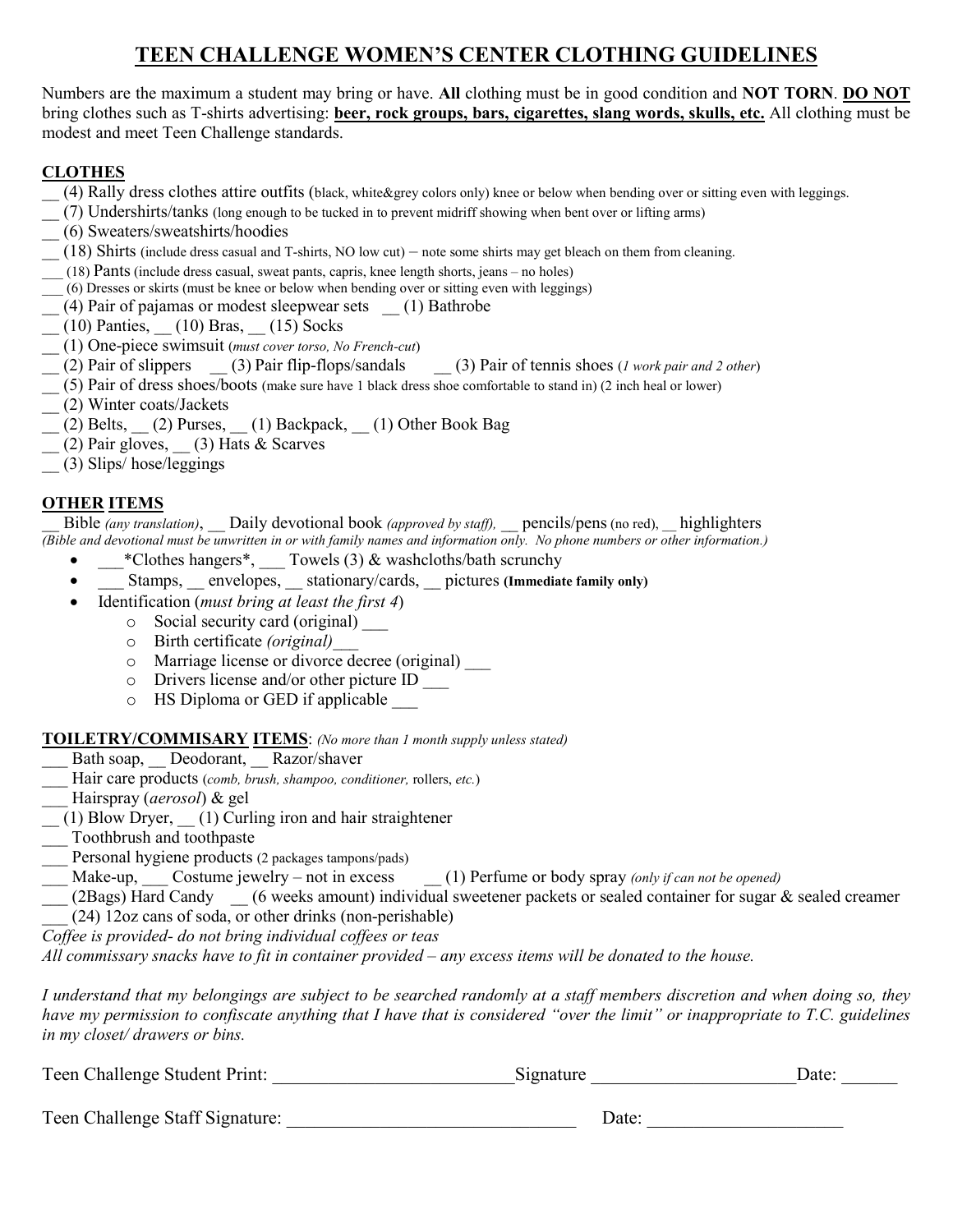# Clothing Modesty Guidelines

# Shirts:

- The neckline should not be lower than four fingers below the collar bone, unless cleavage is visible go higher.
- The material should not be sheer, very thin, or spandex.
- Shirts should not be tight across the bust, within reason.
- The shape of the bra should not be seen in the back (If visible, the shirt on top is too tight). Should not see colored bra through shirt.
- The backs should be modest. For example, No strappy back, halter, or backless garments.
- Tank top should be modeled only with a shirt, jacket, or sweater over them at all times. Otherwise only wear at bedtime, No mid section showing when arms lifted.
- Sweaters or jackets can't be hanging of the shoulder when worn over a shirt or tank top.

# Pants:

- Should not be too tight, especially in the front, seat or high area.
- Should fit well, but not be skin tight. One should be able to pull them away from the leg.
- Shorts should be knee length. They should not be very short and/ or tight.
- Make sure the "panty lines" are not visible. If necessary, wear pantyhose or "thigh shaper" to create a smooth appearance in the clothing. No showing of any panties when bending over or buttocks.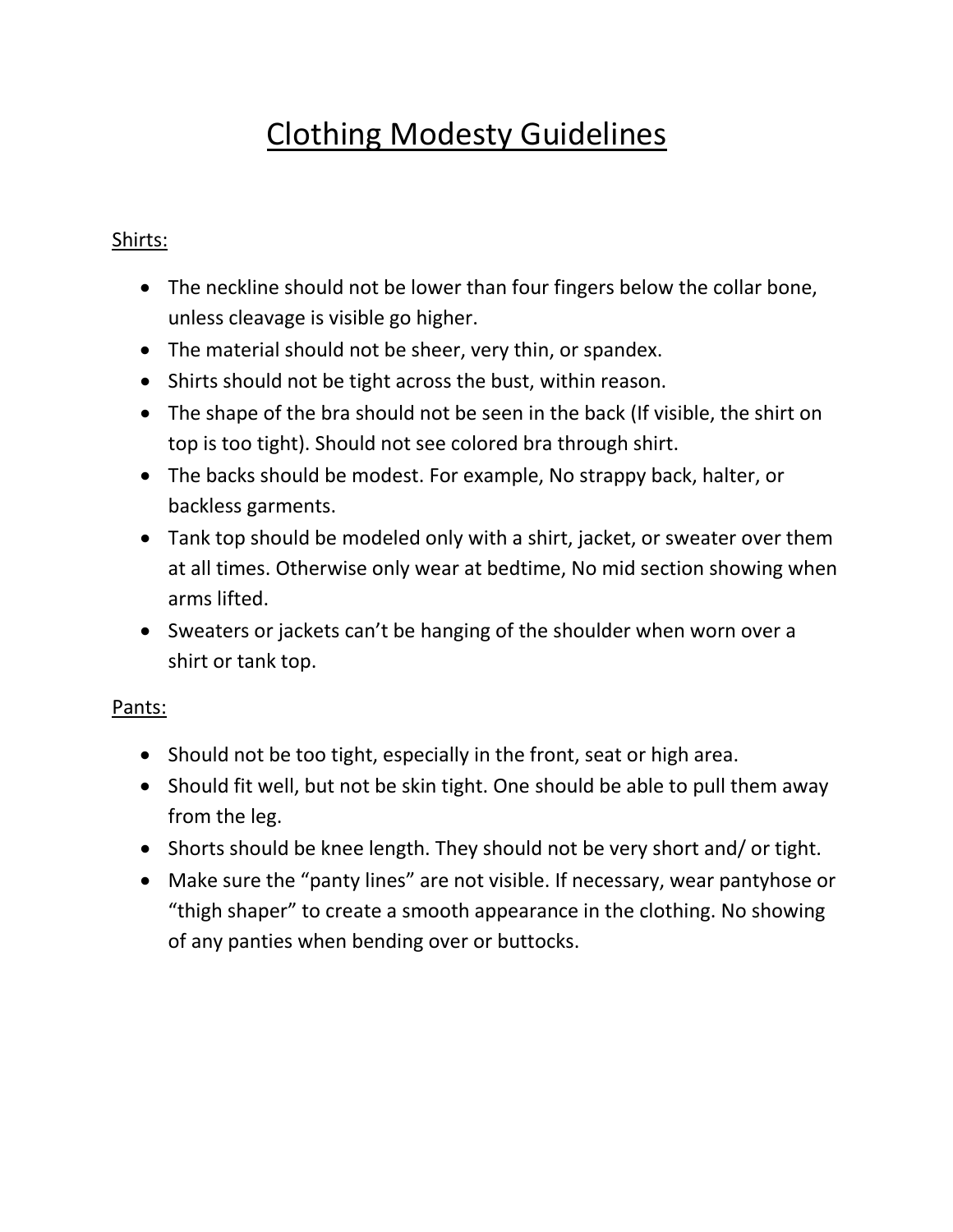# Skirts:

- Should not be very tight fitting.
- Should not be constructed of a material that is too thin. If necessary, wear a slip.
- Should not be shorter than four fingers above the top of the kneecap knee length.

# Dresses:

- Should follow the shirt guidelines.
- No sleeveless, strapless, or spaghetti (or other thin strapped) dresses, even if worn with a wrap.
- Dresses should have sleeves or be worn with a jacket.

# Shoes:

• No high heels taller than 2inches.

Under garments: Must wear panties and bras at all times. Exception is during sleep hours, don't have to wear bra, must wash tennis shoes once a week.

\*Under garments should never become outer garments. Bra straps should not be exposed, etc.\*

\* No tights or jeans to be worn to any church services.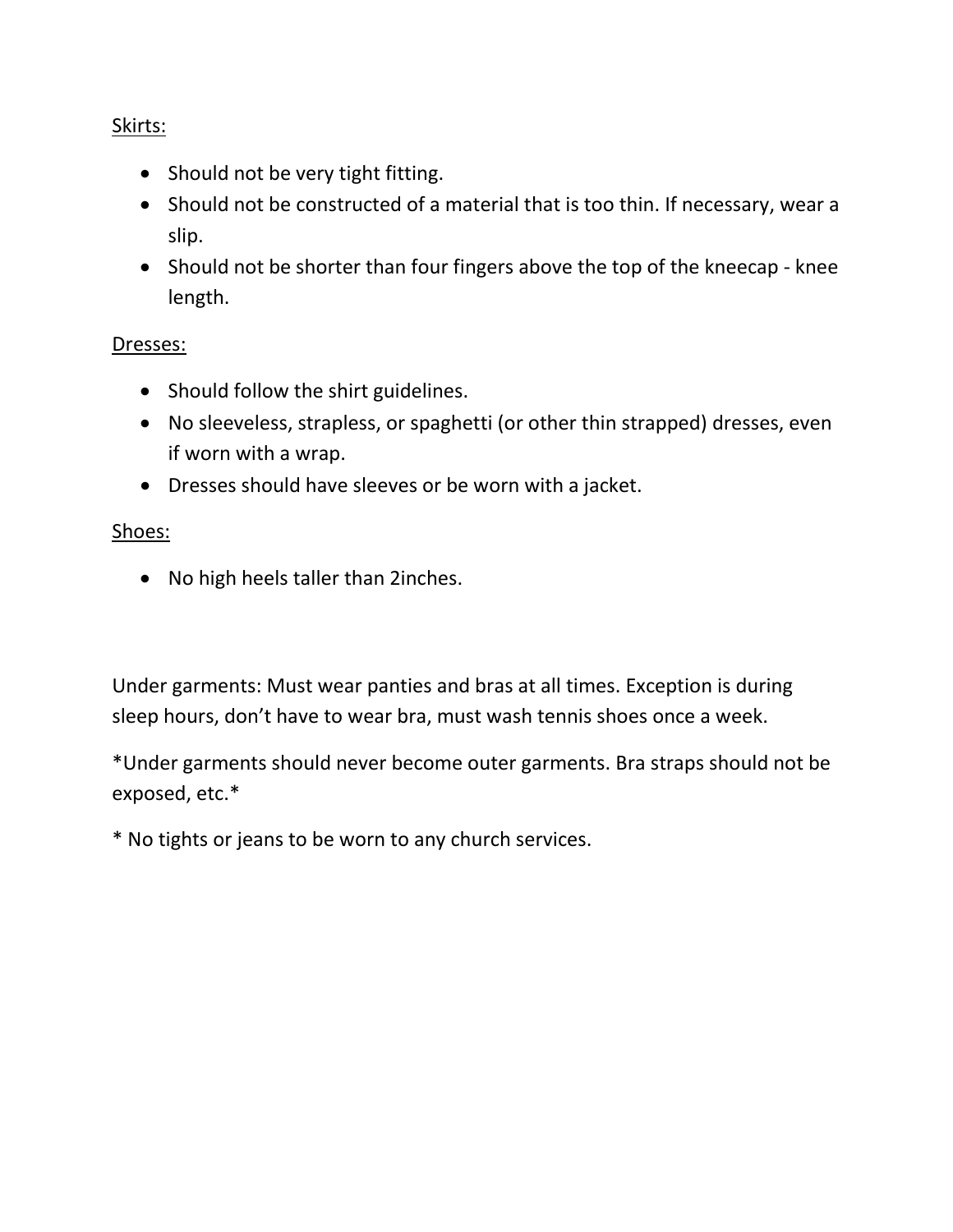# When Buying Clothes/ Picking Outfits

1. When buying clothes and dressing to express your personal dignity as a young lady: Remember that first impressions are important. People who never have the opportunity to speak to you can still see you. How do you want them to remember you?

2. Remember that individuals live in many different positions. People sit, stand, lean over, climb up stairs with others behind them, and sit at tables facing speakers, bosses, or teachers. How do your clothes or lack of clothes appear to someone seated alongside, above, and below you in all of your daily positions?

3. Blouses and shirts that are too loose can be as immodest as tight ones. If the neckline droops from the body when a woman bends over, everyone can see the body parts the blouse was designed to cover. If the armpit is too loose, think about the view of the person standing alongside.

4. Blouses that button sometimes have see through gaps between the buttons, so if there is a side view to the inside, this may not be the blouse to buy or wear. Is the blouse too tight and comes unbuttoned easily? A full slip or tank top may need to be worn underneath.